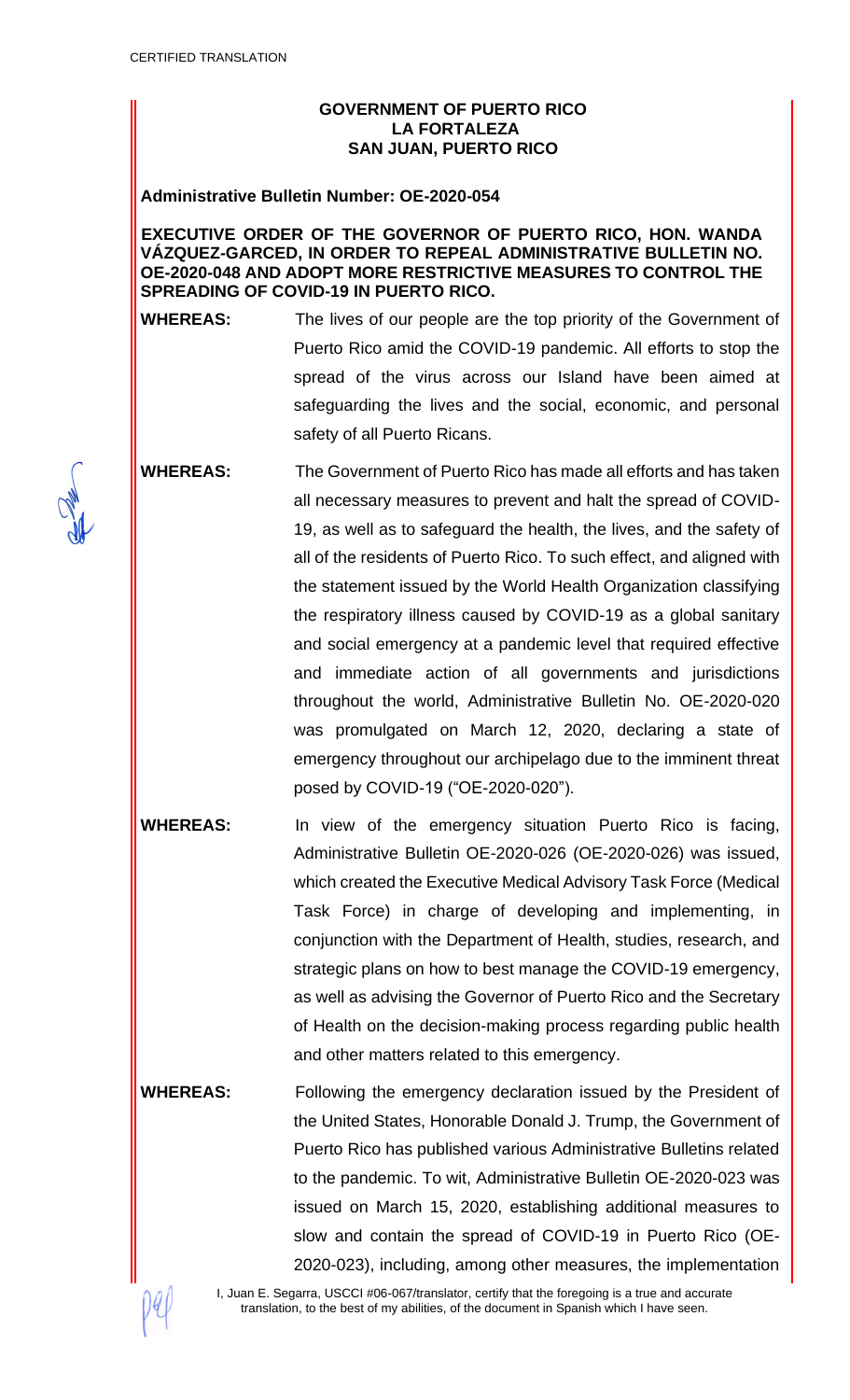of a lockdown that applies to all citizens and the necessary closures of both government and private operations. On March 30, 2020, Administrative Bulletin OE-2020-029 was issued in order to extend the lockdown, the physical distancing measures, and the closure of certain commercial and government operations. On April 7, 2020, Administrative Bulletin OE-2020-032 was issued to establish more aggressive measures intended to flatten the curve of COVID-19's spread in our Island. On April 12, 2020, Administrative Bulletin OE-2020-033 was issued in order to extend the measures implemented to control the spread of COVID-19 in Puerto Rico, including an extension to the lockdown and the necessary temporary closures. The effective date of said Executive Order was subsequently extended to May 3, 2020. Furthermore, Administrative Bulletin No. OE-2020-038 was issued on May 1, 2020, extending the lockdown while implementing the first phase for the loosening of the lockdown restrictions to allow for economic flexibility, and, in turn, the phased reopening of several sectors. The term of said Executive Order was extended to May 25, 2020.

**WHEREAS:** During the second phase of economic flexibility, some of the economic sectors that had been subject to total closure and strict safety protocols under previous executive orders to minimize the risk of infection were allowed to open. On May 21, 2020, Administrative Bulletin OE-2020-041 was issued to include these economic sectors in the gradual reopening of businesses, with the approval of the Medical and the Economic Task Force. The effectiveness of the aforementioned Executive Order was extended to June 15, 2020.

**WHEREAS:** The third phase of economic reopening began under Administrative Bulletin OE-2020-044, whereby several economic sectors were reactivated under strict security measures in order to ensure compliance with all precautionary measures and physical distancing rules. Administrative Bulletin No. OE-2020-048 implemented the fourth phase of economic reopening, and is repealed under this executive order.

**WHEREAS:** The U.S. Department of Homeland Security's Cybersecurity & Infrastructure Security Agency published a document titled, "Guidance on the Essential Critical Infrastructure Workforce: Ensuring Community and National Resilience in COVID-19 Response" ("The Guide"), whereby suggested parameters were established to assist state and local governments in determining

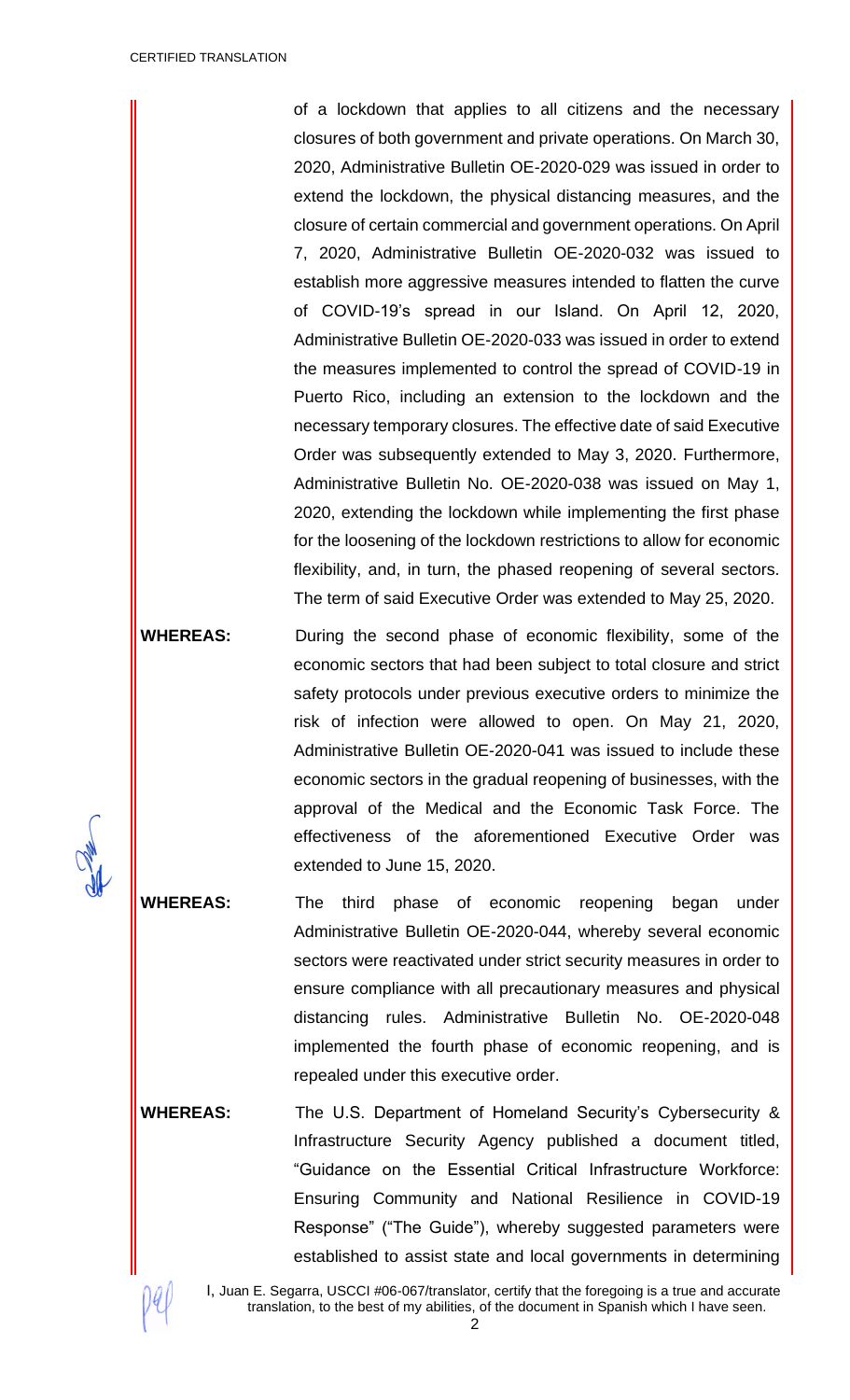which activities, businesses, jobs, and industries may be considered as essential within the context of the emergency created by COVID-19.

**WHEREAS:** The purpose of the Guide is to assist public officials in their role of protecting the community while ensuring the continuation of services that are critical to public health and safety and economic security.

**WHEREAS:** The Guide provides that the determinations over what constitutes an essential business or activity are not definitive, but rather that public health considerations linked to specific concerns related to COVID-19 in each jurisdiction should be taken into account.

**WHEREAS:** Section 6.10 of Act No. 20-2017, as amended, known as the "Puerto Rico Public Safety Department Act," empowers the Governor to declare a state of emergency on the Island, and "to establish or modify state regulations, orders, plans, or measures for emergencies or disasters as deemed necessary," as well as "to enact, amend, or repeal any regulation, and to enact, amend, or rescind any order as deemed appropriate during the state of emergency or disaster."

WHEREAS: In the event that an epidemic threatens the health of the people of Puerto Rico, Act No. 81 of March 14, 1912, as amended, known as the "Health Department Act," empowers the Department of Health to take any measures it deems necessary to combat said threat, including measures to isolate and quarantine people who have been exposed to or who have contracted infectious diseases that pose a threat to public health, in accordance with the provisions of Regulation No. 7380, known as the "Regulation for Isolation and Quarantine."

**WHEREAS:** The consumption of alcoholic beverages in commercial establishments and their surroundings during this emergency has led to the noncompliance with the precautionary measures and physical distancing by citizens. Section 229 of Act No. 62 of June 23, 1969, as amended, known as the "Military Code of Puerto Rico," empowers the Governor to prohibit the sale of alcoholic beverages.

**WHEREAS:** In strict Constitutional Law, the State may restrict the individual's fundamental rights if a compelling State interest is proven and if it constitutes the least onerous means to further said interest. In this

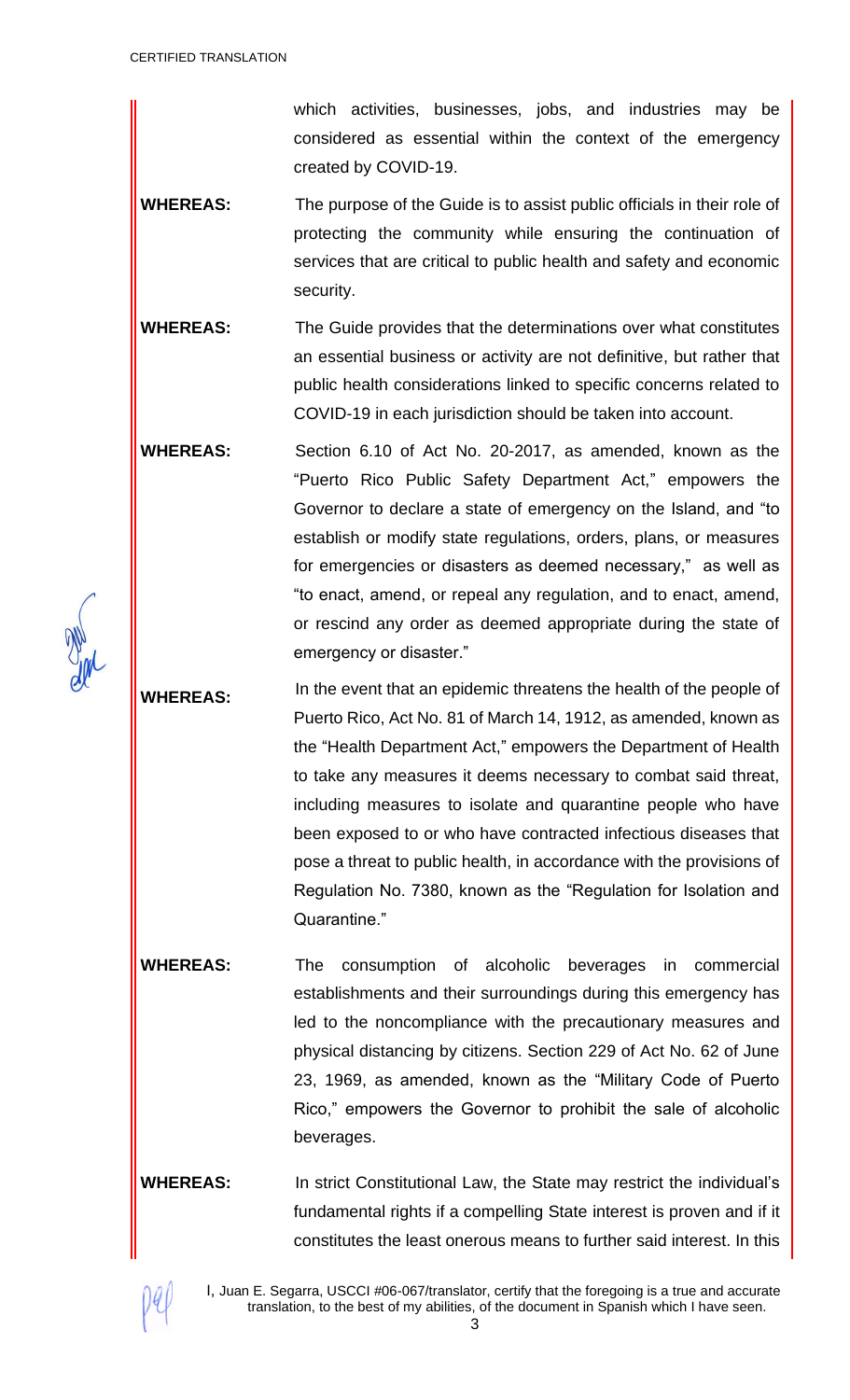case, protecting public health constitutes a compelling interest in light of a pandemic for which there is still no vaccine and, therefore, it is imperative to implement measures that could affect fundamental rights.

- **WHEREAS:** In light of the success achieved in flattening the virus's curve of infection and controlling the risk of the virus, Administrative Bulletin OE-2020-033 added flexibility to certain aspects related to industrial, commercial, and corporate operations in Puerto Rico. However, the decision to increase flexibility has not been based solely on the data derived from the curve of infection, but rather the resources available to the public and private sectors to incorporate measures to mitigate the risk of transmission of the disease in their facilities have been taken into account.
- **WHEREAS:** It is important to note that risk assessments should be considered when making decisions related to reopening and reactivating the economy. The economic flexibility has been accompanied with an increase in the risk control measures in each of the sectors that have been inserted gradually into the economy.
- **WHEREAS:** The Economic Task Force has been working on developing a model to make recommendations aimed at a phased reopening of economic activity. The model's economic perspective is based on the impact of the sectors that contribute to the economy in terms of Gross Domestic Product (GDP), the employment level associated with each sector, and the relative risk index of activating each sector. The management of COVID-19 in Puerto Rico was also taken into account, in terms of maintaining the health system's capacity and using the availability of intensive care units and ventilators as parameters.

**WHEREAS:** In order to evaluate the sectors to be included in each of the phases of the gradual reopening, the Economic Task Force took three factors into consideration, namely: the infection risk index developed by the School of Public Health of the University of Puerto Rico's Medical Sciences Campus; the number of employees in each sector; and Participation in the Gross Domestic Product.

**WHEREAS:** The Economic Task Force's primary function is to serve as a facilitator in the process of transitioning from the emergency phase to a gradual social and economic recovery. The purpose is to

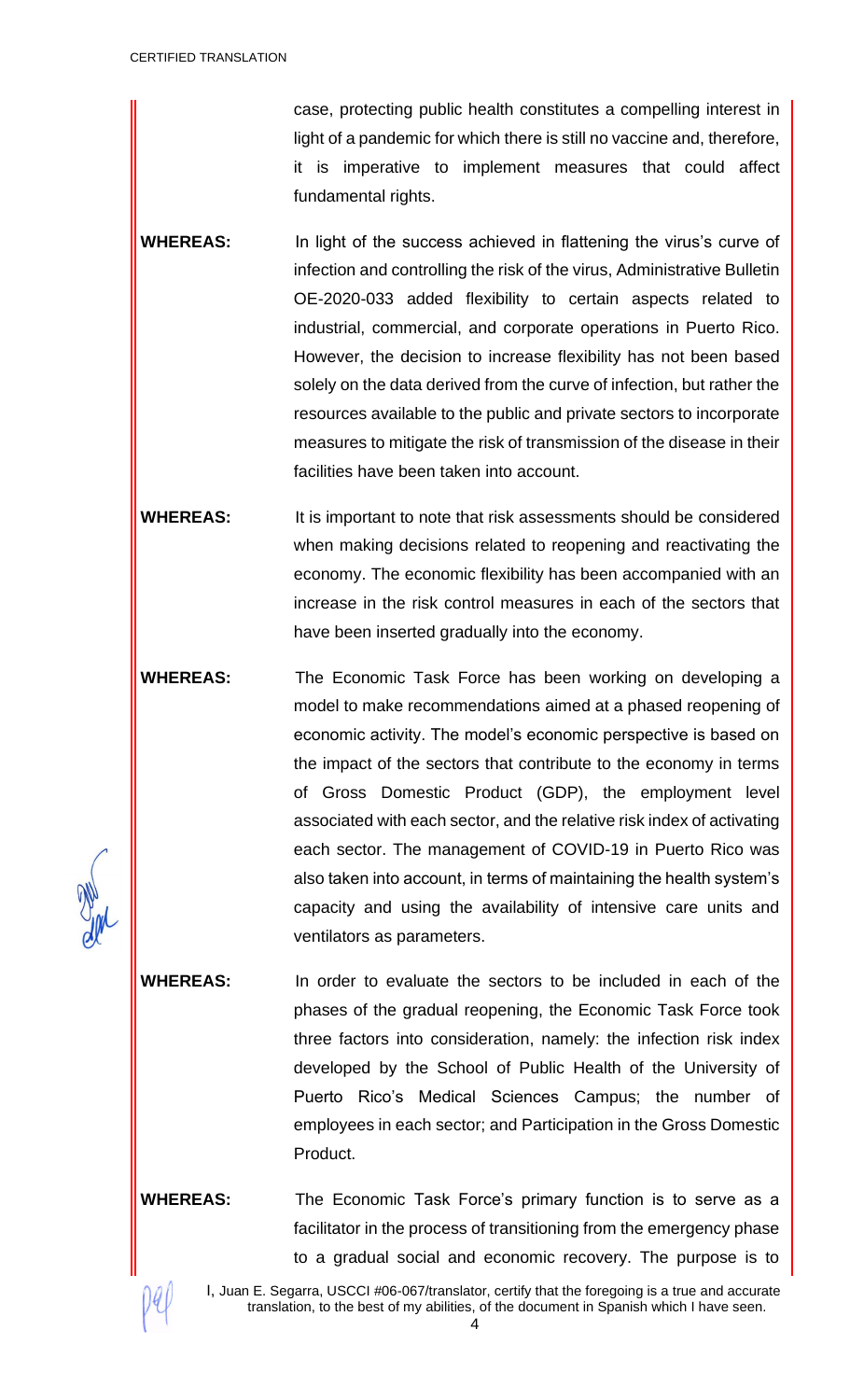mitigate the spread of COVID-19 in Puerto Rico and to prevent the transmission speed from reaching exponential levels.

- WHEREAS: Both the Medical Task Force and the Economic Task Force have acknowledged that the measures taken by the Government have been effective in reducing the spread and transmission speed of the virus in Puerto Rico.
- **WHEREAS:** Understanding that the priority of the Government has always been to safeguard the public's health while trying to address the economic needs of our people, for the first phase of economic reactivation, the Economic Task Force also issued certain recommendations that, among other things, provided for the general parameters under which the gradual reopening of our economy shall be managed. These recommendations are aimed at establishing systems to manage the risk of infection at workplaces and to monitor their potential effects on the rate of infection. The model for returning to work seeks to avoid burdening the resources available at hospitals to manage COVID-19 patients.

**WHEREAS:** Given that the demand for hospital infrastructure has remained within applicable tolerance parameters, on July 1, 2020, the fourth phase of the economic reopening began under Administrative Bulletin OE-2020-048, which sought to continue stimulating the economy while looking after the health of our people. For such reason, after holding several meetings with the Economic Task Force and the Secretary of the Department of Health, and in addition to having consulted with the Medical Task Force, and receiving their recommendations that provided general guidelines regarding COVID-19 risk factors and the intervention measures suggested by reliable sources, such as the Centers for Disease Control and Prevention (CDC), the Puerto Rico Department of Health, PROSHA and OSHA guidelines, and the World Health Organization (WHO), a consensus has been reached to welcome their suggestions to continue the partial reopening of different economic sectors and to resume operations in certain industries.

**WHEREAS:** However, the COVID-19 pandemic represents a dynamic and changing scenario which could require new strategies to reduce the probability of infection among the population, and prevent the collapse of our health system. With this in mind, Section 23 of OE-2020-048 itself contemplates the possibility to make modifications

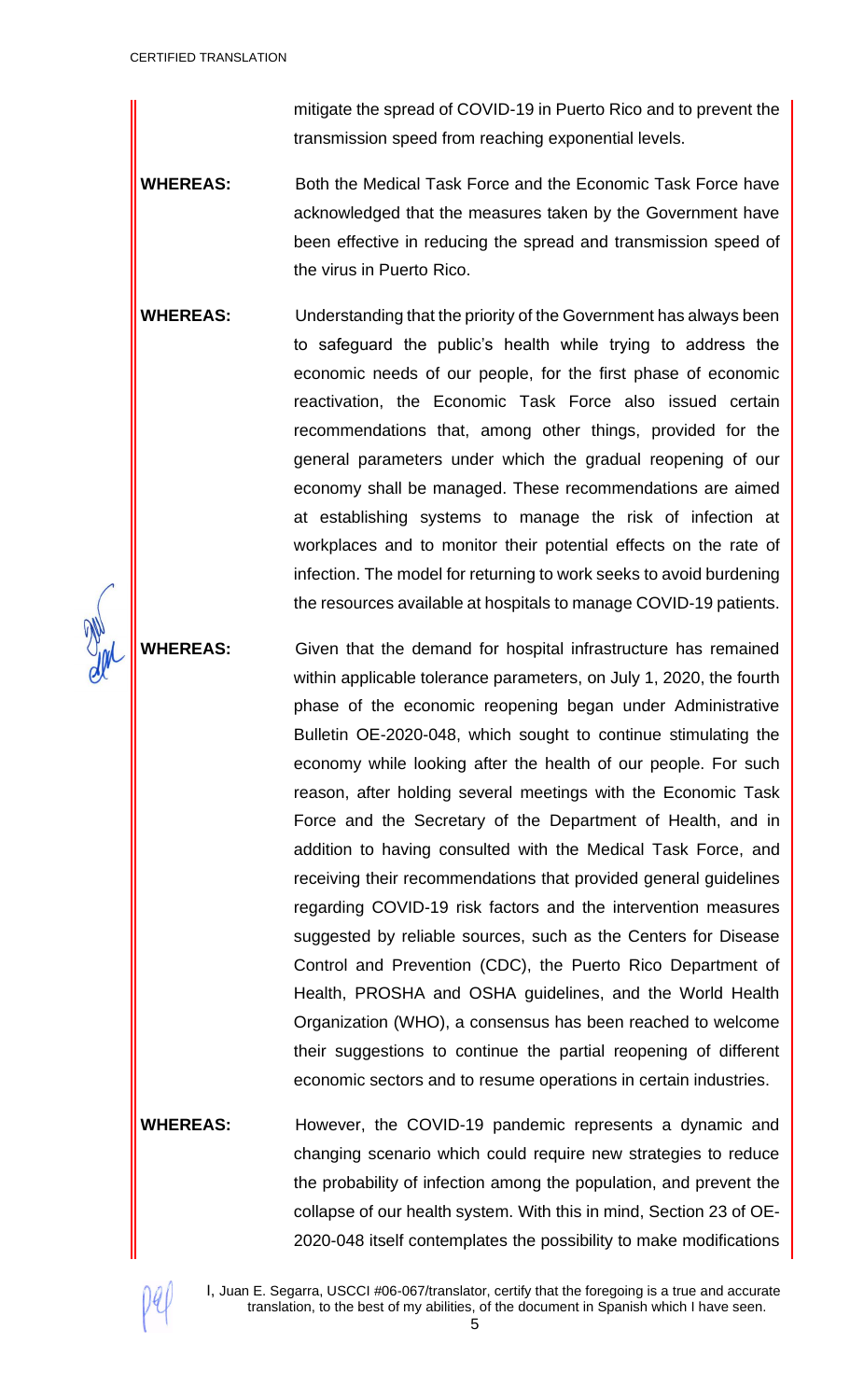during the effectiveness thereof, since the analysis of the measures taken and the effects thereof on the transmission level and infection speed are under constant analysis by the Medical Task Force as well as the government authorities that lead the response efforts in this emergency. In doing so, we ensure that any necessary modification is timely adopted. Section 23 of the aforementioned executive order specifically sets forth: "If at any time a substantial increase in the risk of infection is identified due to the reopening of any of the sectors, or if healthcare facilities are reaching their capacity limit, the implementation of the reopening plan shall have to be halted or delayed, and the Executive Order shall be amended to that end."

**WHEREAS:** In the recent days, a progressive increase of COVID-19 cases in Puerto Rico has been reported and confirmed upon the administration of molecular diagnostic tests.

**WHEREAS:** It should be clarified that preventing the collapse of our hospital and health systems as a result of a second wave that jeopardizes our collective health is a matter for which we are all responsible. Hence, the implementation of precautionary measures must be carried out thoroughly, following the established health parameters.

**WHEREAS:** In order to prevent and control the spreading of the virus in Puerto Rico, it is imperative that we implement difficult but necessary measures to protect the right to life of every Puerto Rican. Citizen responsibility plays a key role in controlling virus transmission; thus, our intent is not to punish responsible citizens who have abide by the physical distancing measures.

**WHEREAS:** Getting used to our new reality requires empathy and sensibility from all of us. Hence, it is important to consider the needs of each person who visits authorized establishments when rendering services. We encourage each employer to make the necessary adjustments to fulfill the needs of persons with disabilities and the elderly, including, but not limited to, the need to allow their guardians or caretakers to enter said establishments.

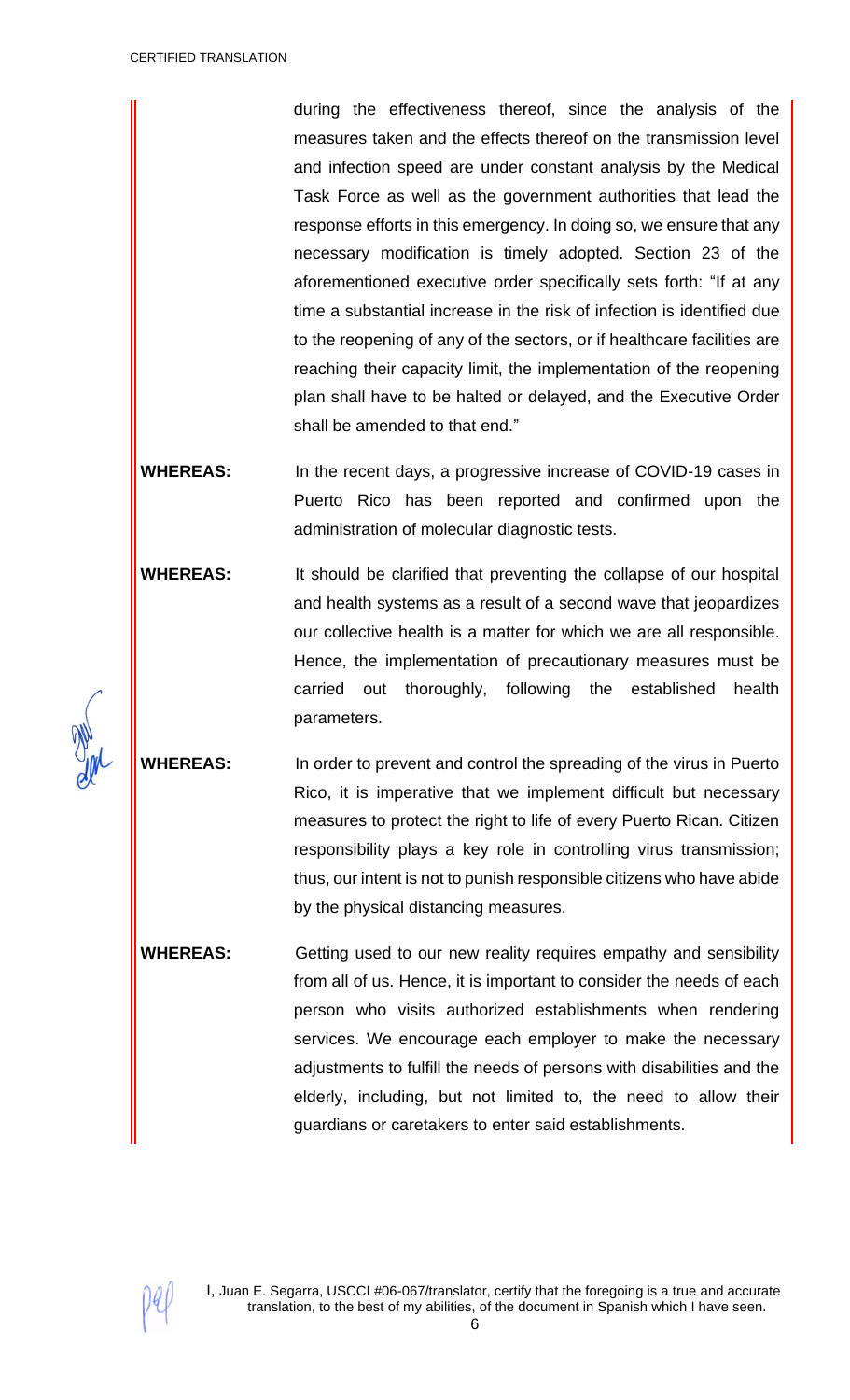**WHEREAS:** This government administration recognizes that these measures must be accompanied with mechanisms that allow for the operation of industries, services, and other sectors of the economy that are necessary to provide the proper and effective response in this emergency.

**WHEREAS:** Even though hospital occupancy levels are still manageable, it is important for us to delay and modify various of the allowed activities that promote gatherings, since data shows a spike in COVID-19 cases in our Island. Taking these restrictive measures shall have the effect of reducing the possibility of an increase in positive cases and of compromising our health system, thus avoiding the implementation of more stringent restrictions in the long-term.

**WHEREAS:** The strategies implemented by the Government have served to protect lives and maintain the optimum operations of our health system. This has definitely allowed the health system to be prepared to face the fluctuations in positive COVID-19 cases efficiently.

**WHEREAS:** While there are no effective treatments for or a vaccine to prevent COVID-19, the new social and workplace rules shall include physical distancing, which shall have an impact on our day-to-day activities, and on the manner we carry out business activities.

**WHEREAS:** Constitutionally guaranteed rights do not prevent the State from reasonably regulating the enjoyment of said rights, provided that these regulations are based on a compelling interest, such as public health, and that it is the least burdensome means to do so.

**WHEREAS:** I, WANDA VÁZQUEZ-GARCED, Governor of Puerto Rico, by virtue of the powers inherent to my office and the authority vested in me by the Constitution and the laws of Puerto Rico, hereby DECLARE and ORDER the following:

**Section 1: LOCKDOWN.** The lockdown previously established in Puerto Rico from 10:00 p.m. to 5:00 a.m. is hereby extended to July 31, 2020. Social gatherings and family reunions in public and private places must be limited. Moreover, when carrying out those activities, the safety procedures and precautionary measures, the mandatory use of face masks, hand sanitizer, and physical distancing should be observed.

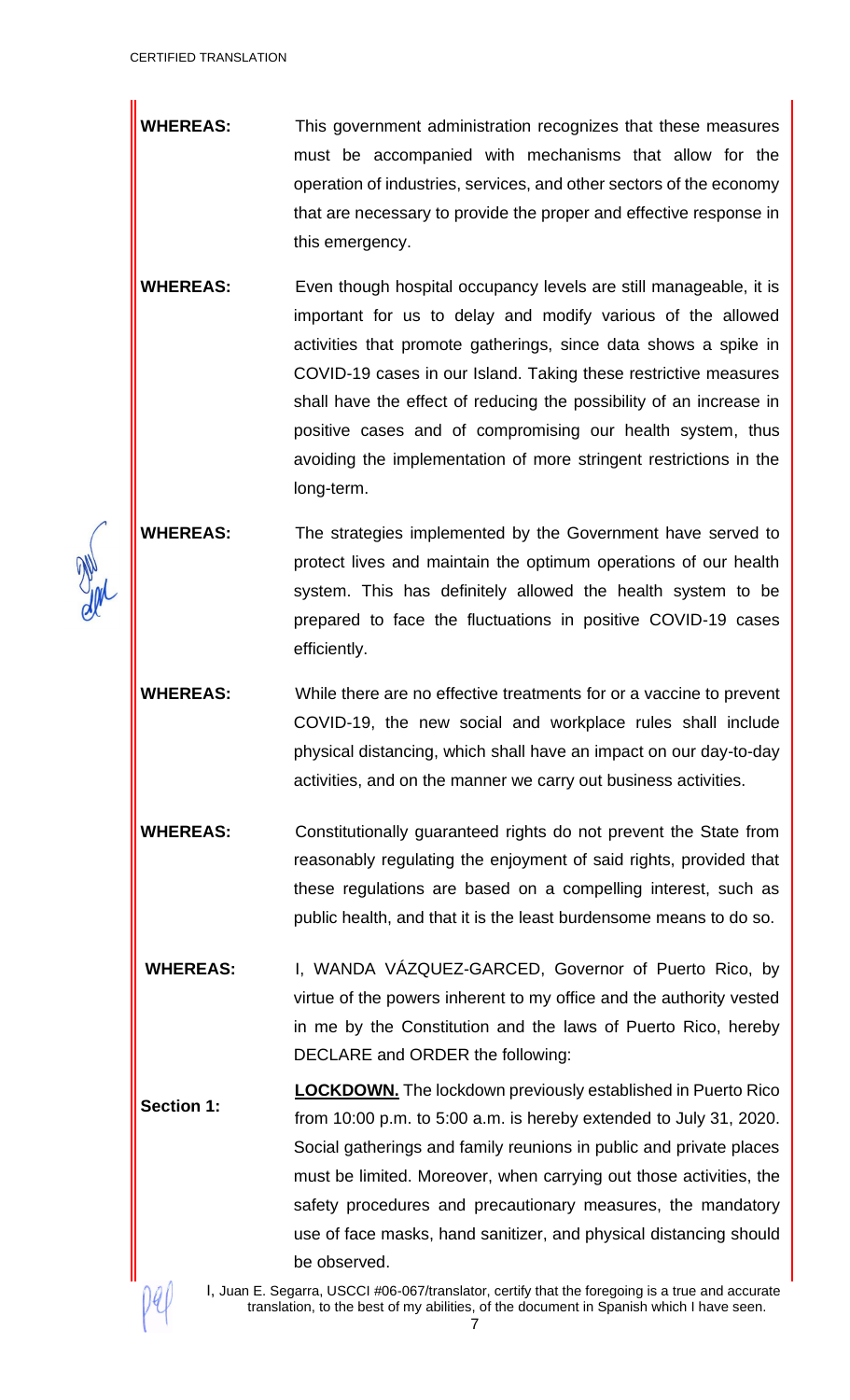**Section 2: <b>QUARANTINE** ORDER. Under the authority granted by the Constitution of Puerto Rico, by Act No. 20-2017, as amended, *supra*, and by Act No. 81 of March 14, 1912, as amended, *supra*, we reiterate that **any person who is reasonably suspected to having been exposed to COVID-19, regardless of whether or not they show signs of infection, is hereby ordered to remain in quarantine for a period of 14 days in order to prevent or limit the transmission and spread of the virus.** This means that the person must remain strictly at home and restrict their movement outside their home in order to prevent the risk of infection in the community. **It is further ordered that any person who has been diagnosed with COVID-19, or who is reasonably suspected to have been infected with COVID-19 must be physically isolated for a period of 14 days. The purpose of this confinement or restriction of movement, in accordance with medical instructions, is to prevent jeopardizing public health and preventing the spread to people who are not infected.**

> **Patients who have tested positive to COVID-19 and violate this quarantine order thus infecting other persons shall be subject to criminal liability under Act No. 146-2012, as amended, known as the "Puerto Rico Penal Code," in addition to any penalties for noncompliance with this executive order.**

**Section 3: PROHIBITION ON THE SALE AND DISTRIBUTION OF ALCOHOLIC BEVERAGES.** The consumption, sale, and distribution of alcoholic beverages in all businesses and commercial establishments is hereby prohibited starting from 7:00 p.m. and during the effectiveness of this executive order.

**Section 4: GOVERNMENTAL OPERATIONS**. Agencies shall continue to carry out their functions and provide any services that may be offered, without compromising the health and safety of employees, through telework and in accordance with the work schedule established by each Head of Agency. Employees already activated shall continue with the work plan already established by their Agency and shall accrue compensatory time or receive overtime pay, as appropriate, for services rendered in excess of their regular daily or weekly work schedule. The provisions regarding the accrual of compensatory time or overtime pay do not apply to exempt employees, as defined in the Fair Labor Standards Act

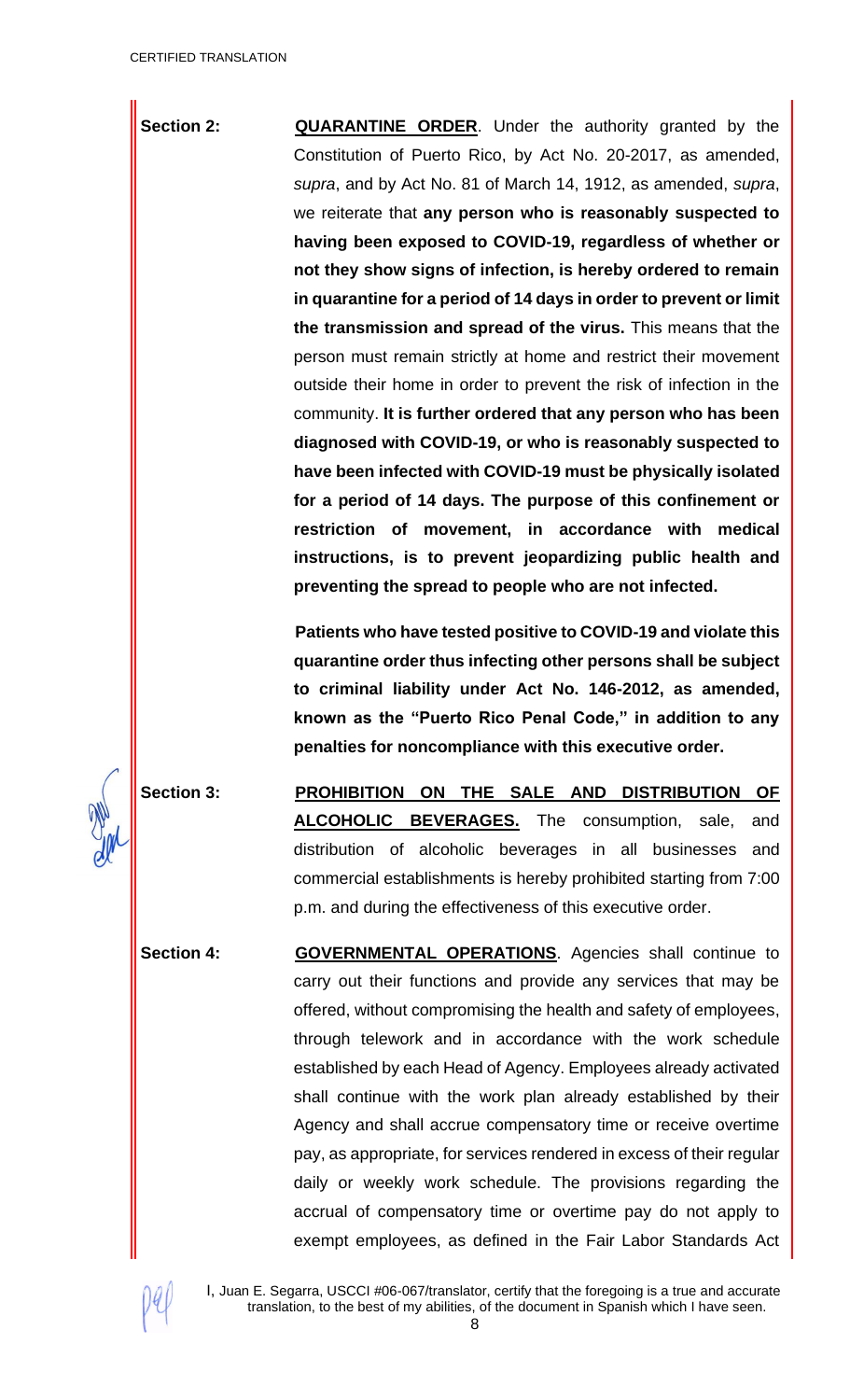#### (FLSA).

Meanwhile, in order to continue with the gradual and orderly return of public employees to their workplace, in addition to employees who began working by virtue of past Administrative Bulletins, any career employees that the Appointing Authority deems necessary for their Work Plan shall begin to work at their respective agencies as of the effective date of this executive order. To this end, the reengineering and the physical space capacity of the agency's facilities must be considered, in accordance with the safety, health, and infection control measures established under the COVID-19 Risk Management and Exposure Control Plan. To the extent possible, and according to the functions of each position, telework must be considered as the first option when developing Work Plans. Agencies must ensure compliance with the following measures at every phase during the return of public employees to their workplace:

a. Logistical aspects of Agency operations: number of employees designated to work each day (reduced staffing, staggered shifts, and teleworking are recommended, among other measures).

b. Monitoring and/or screening employees prior entering their workplace.

c. Modifying office areas, including designated eating areas.

d. Implementation of control measures to achieve physical distancing between employees and customers/public.

e. Cleaning and disinfection of facilities.

f. Providing adequate ventilation and effective air filtration in air-conditioned areas.

g. Establishing hygiene measures and processes for employees.

h. Availability of all personal protective equipment (PPE) determined to be necessary for employees. This includes the mandatory use of face masks.

i. Procedure to be followed when there is a suspected case of infection or when it has been detected that an employee is showing

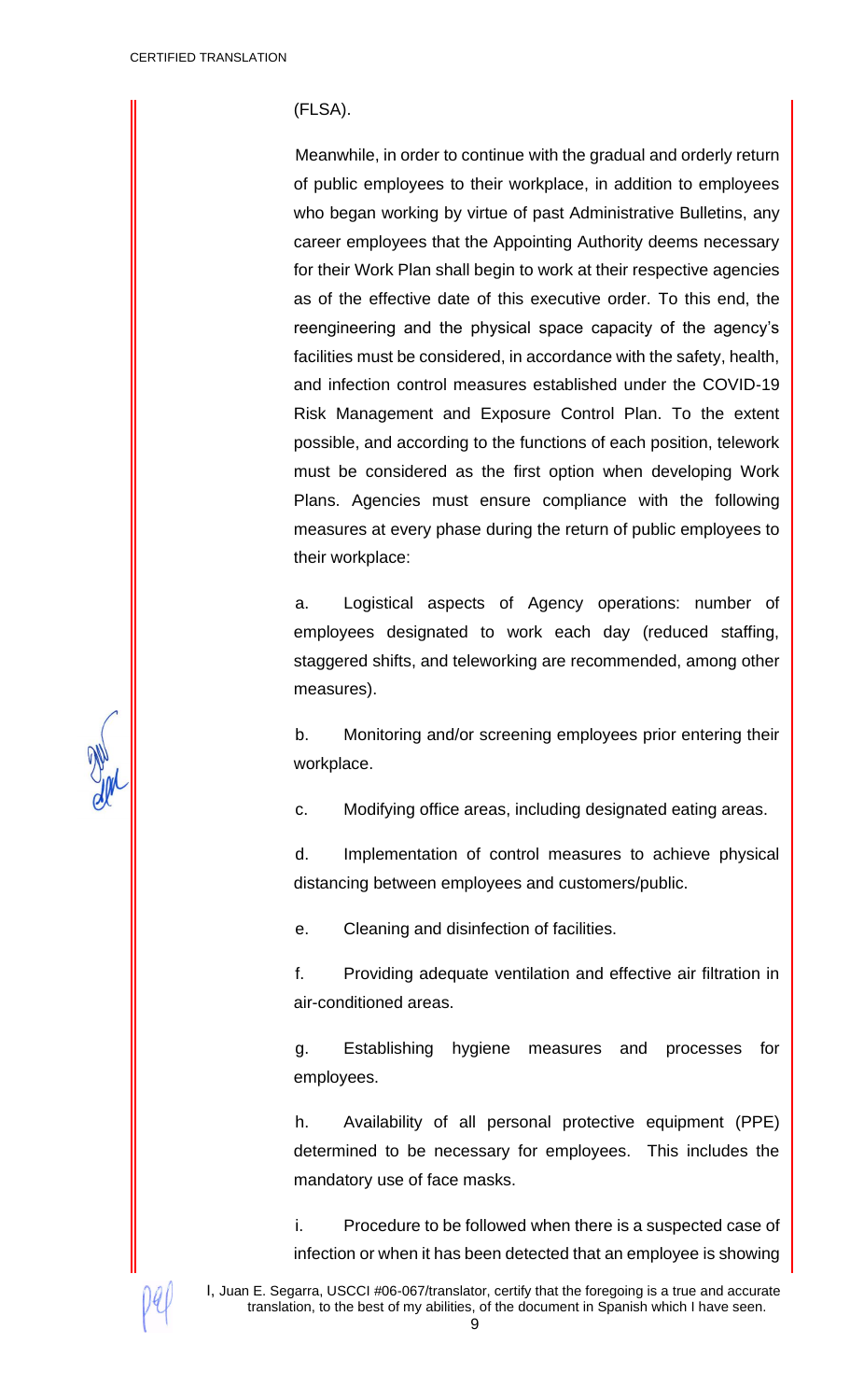symptoms or has tested positive for COVID-19 (closure, disinfection, or quarantine). This includes monitoring positive cases and including them in the Log of Work-Related Injuries and Illnesses (OSHA's Form 300).

j. Employer management of employees in high-risk groups (pregnant women, people over the age of 65, employees with comorbid or chronic conditions).

k. Providing guidance to employees regarding the Plan and training on the proper use, limitations, and disposal of PPE.

l. Designating a person who shall regularly assess all workspaces in order to monitor the development of new risk areas and needs related to the COVID-19 pandemic.

m. Discussing the Plan with labor unions, if any, prior to its implementation.

However, Agencies that provide services to the public shall keep operating, subject to the health parameters established to prevent the spread of COVID-19 at their facilities.

Public employees who are required to work must report to their workplace, whether in person or remotely. In the case of employees who are not able to report to work for a valid reason justified under a state or federal law, their work hours shall be deducted from any available employee leave in accordance with all applicable legal provisions.

Municipal Appointing Authorities may take similar actions in their respective jurisdictions, pursuant to the provisions of Act No. 81- 1991, as amended, known as the "Autonomous Municipalities Act of the Commonwealth of Puerto Rico."

**Section 5: THE ESTABLISHMENT OF GUIDELINES BY AGENCIES**. The provisions contained herein may be defined, reinforced, or modified in detail through guidelines issued by any Agency called upon to establish rules and regulations for the services discussed herein once approval has been received from the Governor, who may delegate this function to the Chief of Staff. Likewise, any head of agency who identifies essential or emergency services that are not covered under the exemptions must submit a request to such effect to the Chief of Staff, who may approve it at his discretion.

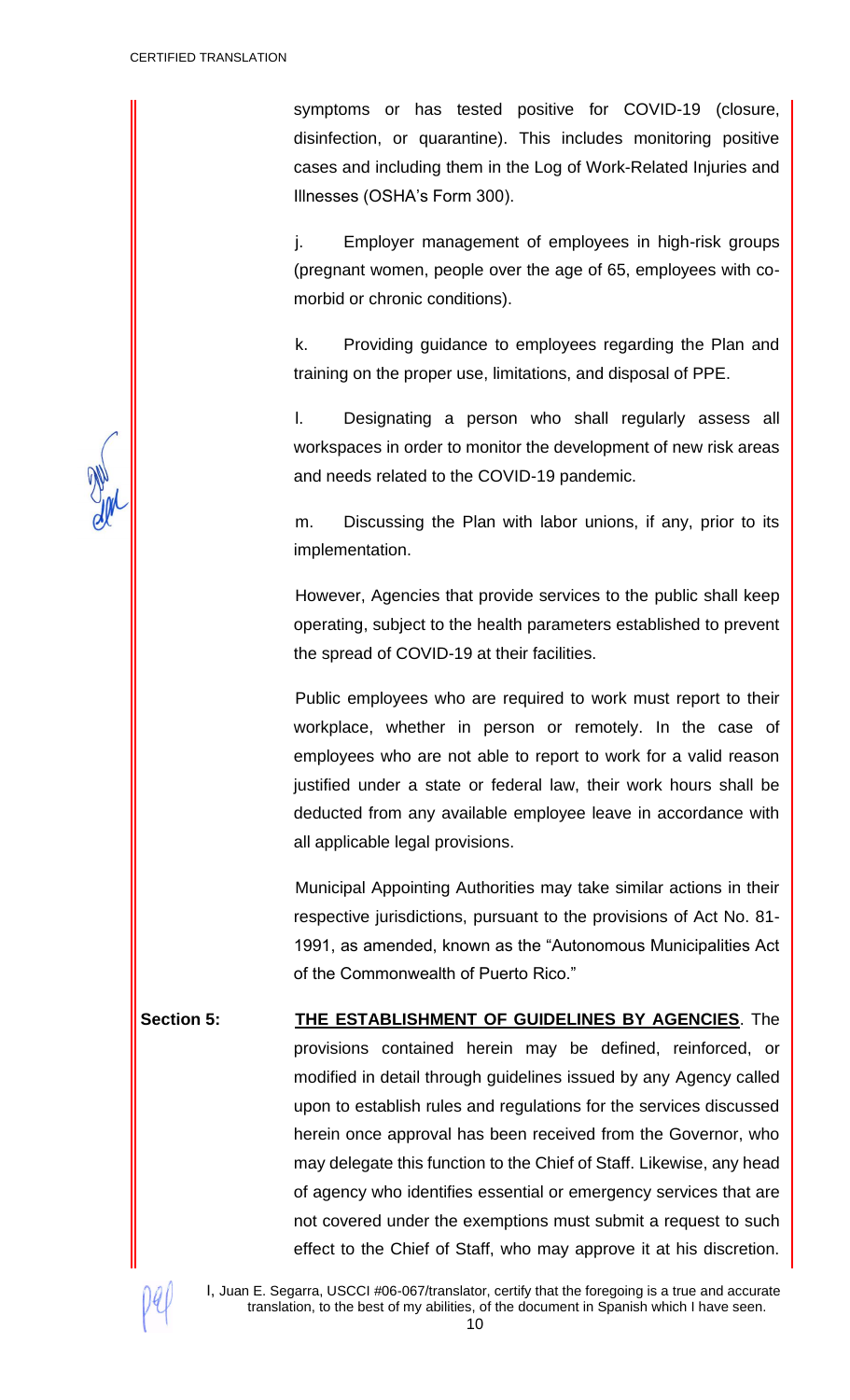Any agency that issues guidelines in order to explain more in detail the provisions set forth in this Order must publish them as widely as possible once they have been approved.

**Section 6: BUSINESSES EXEMPT FROM CLOSURE.** With a lockdown established and in effect, and provided that they comply with the hours established in the lockdown, businesses engaged in the following activities are exempt from the provisions of this Order:

## 1. **Food**:

a. Restaurants: includes any commercial establishment, including food trucks, that sell food and beverages to be consumed at the venue, as defined in Act No. 1-2011, as amended, known as the "Internal Revenue Code for a New Puerto Rico," or "Puerto Rico Internal Revenue Code of 2011."

Dining rooms may remain open for customers, provided that their operation is kept below fifty percent (50%) of their maximum occupancy, as defined by the building code currently in effect in Puerto Rico (PR Building Code 2018). As for outdoor spaces, these may only be opened if they meet all physical distancing rules, have received authorization from the Department of Health, and comply with all CDC and PROSHA's COVID-19 guidelines. The private parking lots of any establishment may be used only by the customers inside of their facilities; such parking lots may not be used for gatherings or to consume products.

**Gatherings outside of the establishment for consumption of alcoholic beverages shall not be allowed under any circumstances.**

It is recommended that occupancy at these establishments is managed through reservations, in order to control de number of customers dining at the same place. These should strictly comply with the required six (6)-feet distance and abide by the precautionary measures of wearing masks, disinfecting the place, and washing hands frequently.

In the case of fast-food restaurants, measures must be taken to ensure that the required six (6)-feet distance is kept while waiting in line, requiring both customers and employees to use face masks consistently and wash



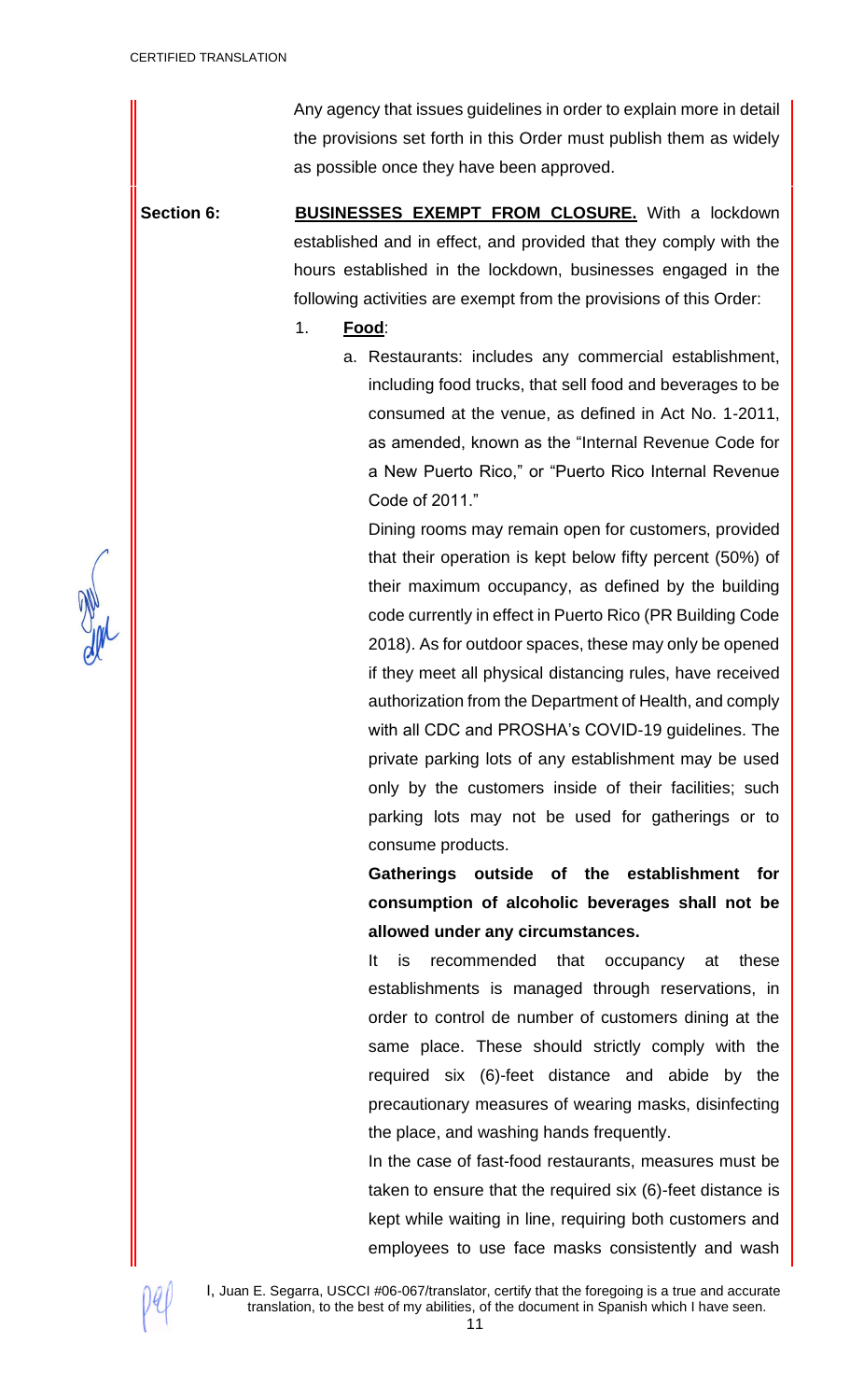their hands frequently.

The owner, administrator, or similar person shall be responsible for overseeing strict compliance with the precautionary measures, physical distancing, and the use of face masks at all times.

**The operation of establishments that sell alcoholic beverages (bars, small eateries, and any other similar place) during the effectiveness of this executive order is hereby PROHIBITED. That is, establishments engaged primarily in the retail sale of alcoholic beverages for consumption inside and outside of the venue.**

b. Wholesale or retail food sales.

c. Businesses related to the food and beverage supply chains (including farmers and the agricultural and livestock industry employees), including food for animals, food and drink processors and manufacturers, businesses engaged in the distribution of food and beverages, hydroponic farms, and general agricultural and livestock activity, including home gardens.

d. Supermarkets and minimarkets, including businesses with supermarket or grocery store components. Supermarkets may remain open to the public during regular business hours as authorized by the lockdown. As part of the infection control plan, each establishment must set aside some time at the end of their daily operations to clean and disinfect their facilities.

e. With regard to retail points of sale such as fresh produce kiosks (fruits, greens, and vegetables) established prior to March 15, 2020, they shall be allowed to open provided that they take preventive measures in order to safeguard the health of the public (e.g. through the use of masks, gloves, disinfectant, etc.) and that they serve the public without the need for gathering people together.

f. Family-owned agricultural markets may operate provided that they follow all precautionary measures and physical distancing rules to prevent the spread of COVID-19.

2. **Health, medications, and medical and pharmaceutical items or equipment:**

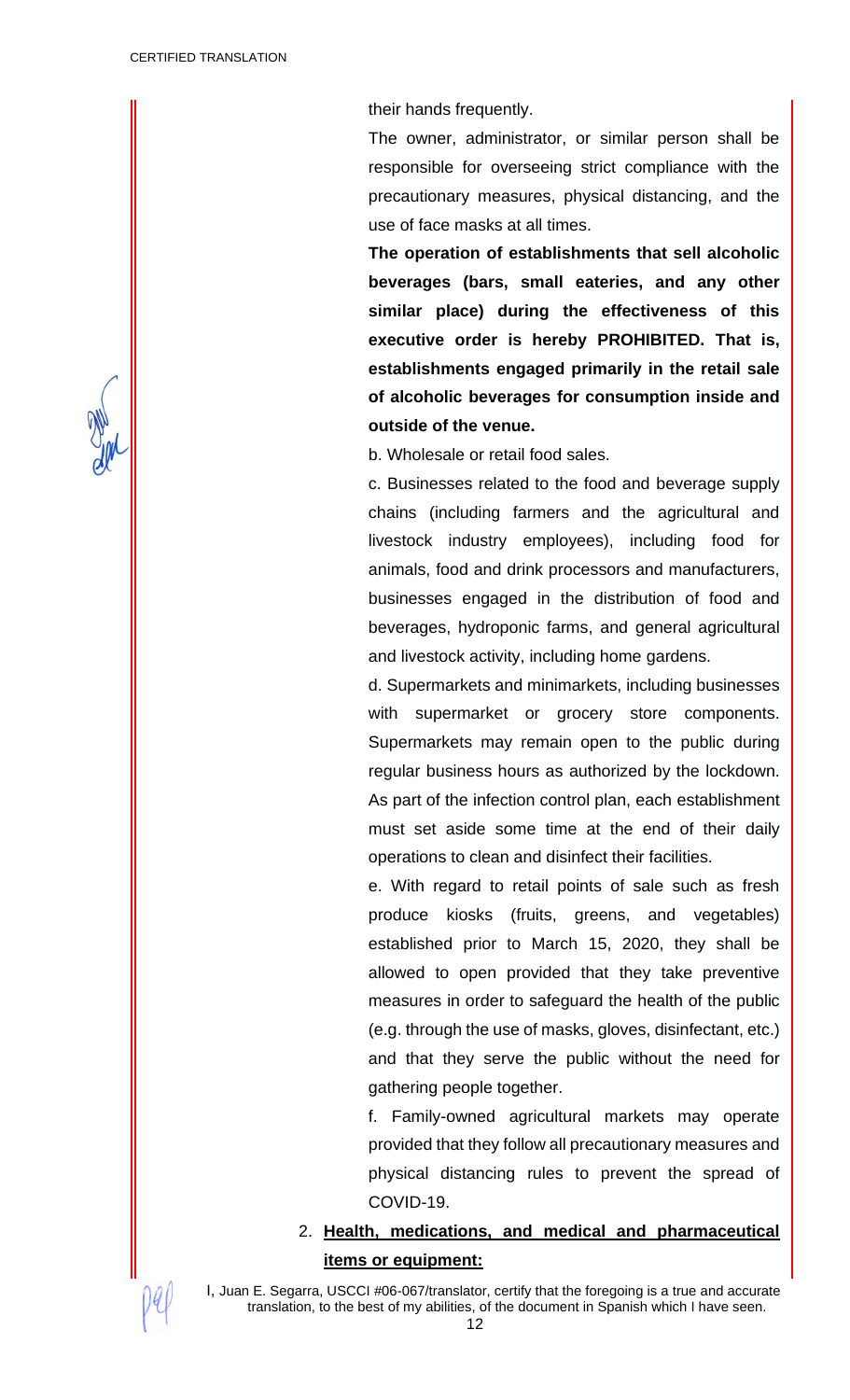- a. This includes businesses engaged in the production, sale, or rendering of services related to medications, medical supplies or equipment, or the rendering of medical care services, in addition to those in their supply chain, including:
	- i. Pharmaceutical manufacturing and sales operations.
	- ii. Medical devices manufacturing and sales operations. (manufacturing and sales).
	- iii. Biotechnology and agricultural biotechnology facilities (manufacturing and sales).
	- iv. Manufacturing operations for supplies used by hospitals, health care providers, and other institutions.
	- v. Manufacturing and sale of cleaning products, disinfectants, and personal protective equipment for addressing the COVID-19 crisis.
	- vi. Hospitals.
	- vii. Clinical laboratories.
	- viii. Emergency rooms.
	- ix. Medical services clinics.
	- x. Medical cannabis dispensaries.
	- xi. Medical cannabis cultivation and processing facilities.
	- xii. Healthcare centers.
	- xiii. Blood banks.
	- xiv. Pharmacies.
	- xv. Elderly care centers.
	- xvi. Companies or insurers that provide health insurance plans.
	- xvii. Veterinary clinics, by appointment, including grooming services.
	- xviii. Primary care physicians and medical specialists, including mental health specialists.

a. Although it is still preferable for primary care physicians and medical specialists to use digital means like telephone and video to keep appointments and maintain the continuity of care, medical visits shall be allowed in person. Physicians

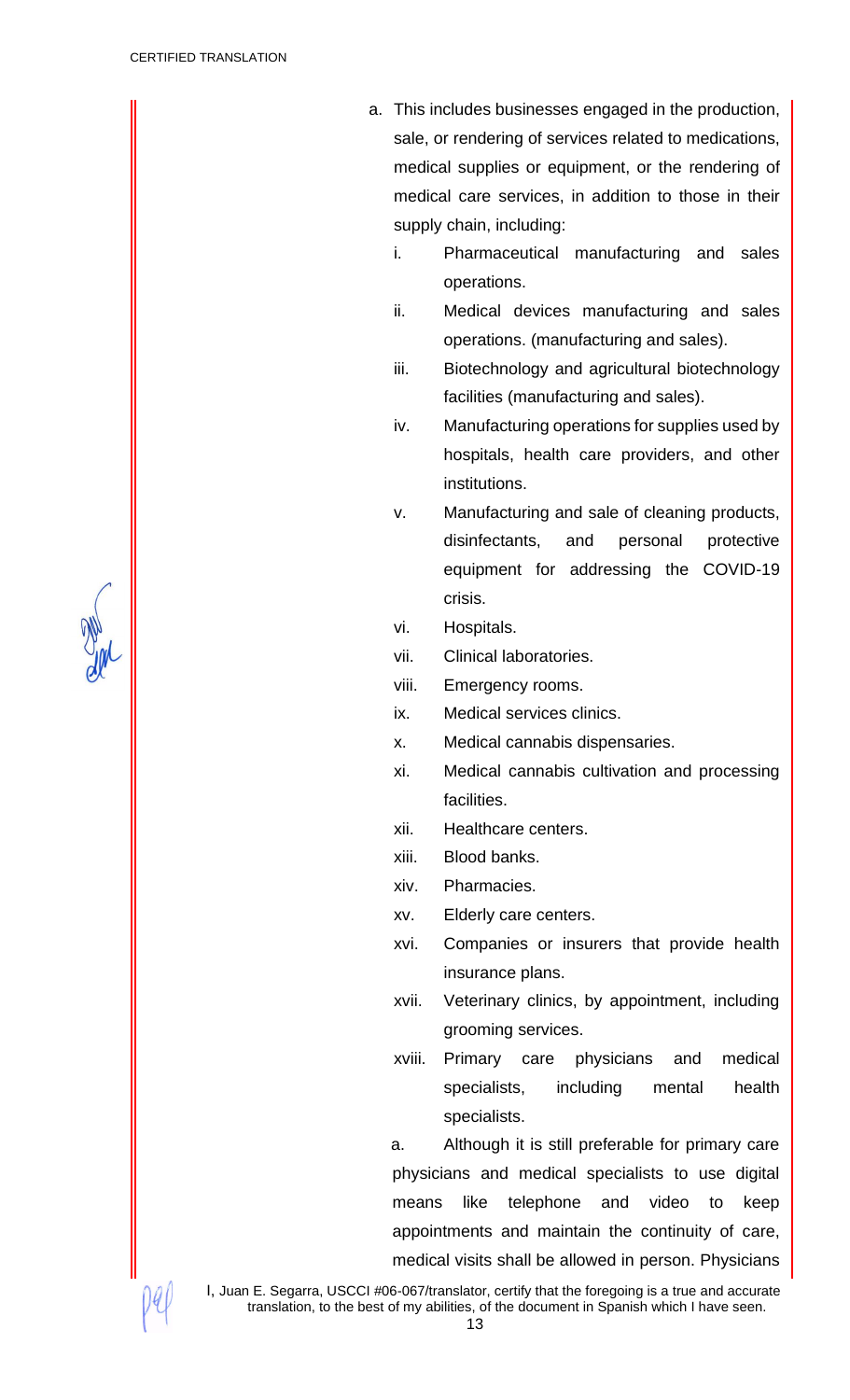may open their offices for appointments provided that they can certify the adoption of strict safety and mitigation protocols recommended by the medical community and the Department of Health. They must receive patients by appointment while preventing the gathering of patients at their offices, respecting the physical distancing protocols, and implementing all necessary measures to safeguard the health of all employees working at their offices.

b. In scheduling elective surgeries, hospitals must comply with the COVID-19 health and safety protocols established for medical services at hospital institutions, including the Local Resumption of Elective Surgery Guidance (April 17, 2020) issued by the American College of Surgeons. In addition, they must certify the adoption of strict safety and mitigation protocols recommended by the medical community and the Department of Health. It is suggested that all patients be tested for COVID-19 before their procedures. Likewise, hospitals shall continue to guarantee the necessary services to patients with chronic illnesses or conditions.

c. As for the scheduling of elective surgeries at outpatient surgery centers, they must comply with the COVID-19 health and safety protocols established for medical services at outpatient facilities, including the Local Resumption of Elective Surgery Guidance (April 17, 2020) issued by the American College of Surgeons. In addition, they must certify the adoption of strict safety and mitigation protocols recommended by the medical community and the Department of Health. It is required that all patients be tested for COVID-19 before their procedures.

The above, provided that the number of occupied intensive care units, beds and ventilators do not exceed fifty percent (50%) of each hospital facility's capacity.

xix. Dental clinics. Their operations shall be governed by the guidelines issued by the American Dental Association (ADA), the Dental Board of Puerto Rico, and the Department of Health. They may take

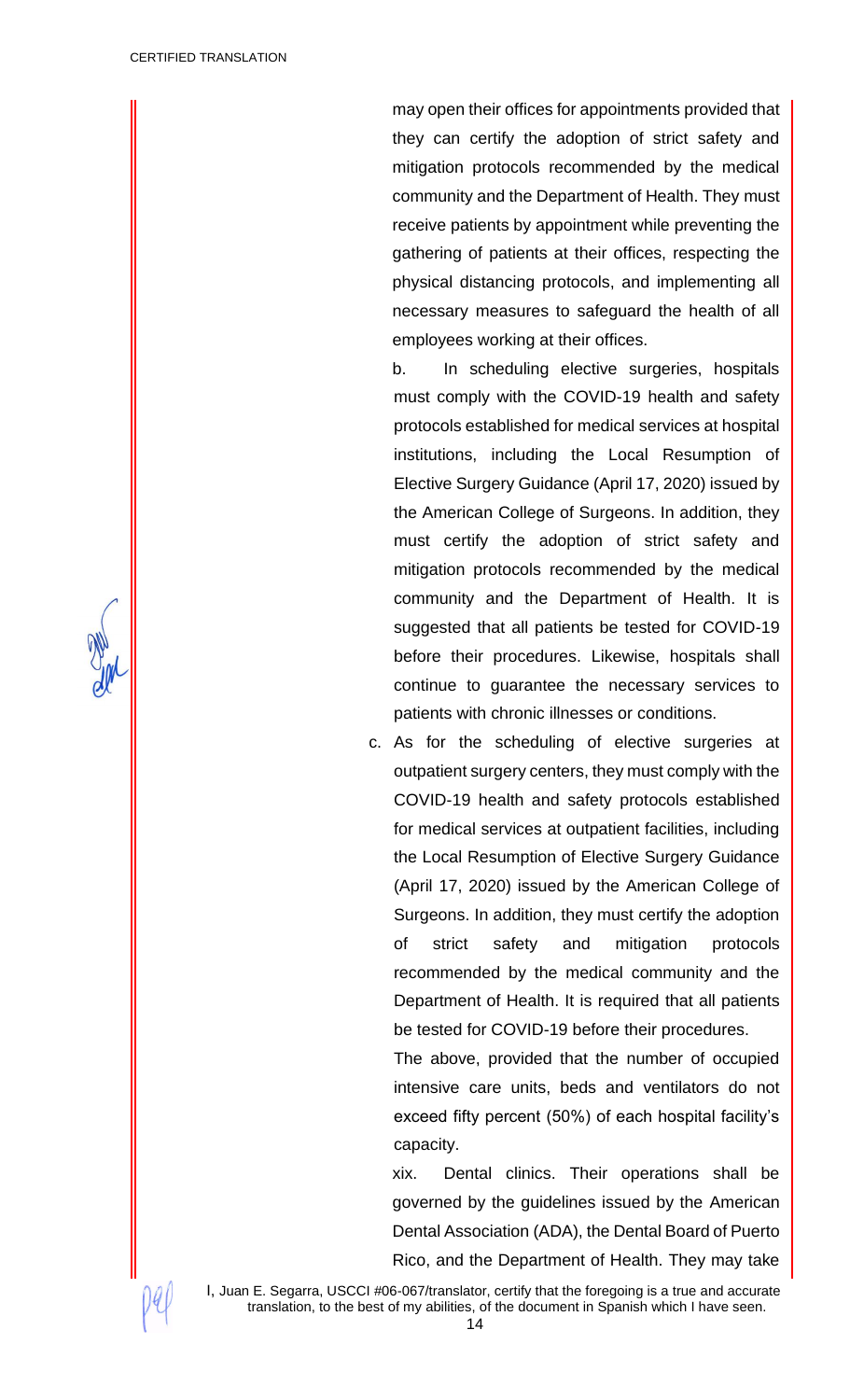measures to carry out emergency procedures, for which they must provide a number that patients can call to coordinate their services by appointment. They must prevent patients from gathering at their clinics or waiting areas, observe physical distancing protocols, and implement all measures necessary for safeguarding the health of all employees working at their offices.

xx. Optometrist offices may operate taking all proper precautions and measures to ensure physical distancing and prevent the spread of COVID-19. Services shall be provided by appointment, preventing patients from gathering at their offices or waiting areas, observing physical distancing protocols, and implementing all measures necessary for safeguarding the health of all employees working at their offices.

xxi. Therapy Centers. Onsite therapies are allowed for patients who cannot receive their therapy online. It is important that all precautionary measures regarding the use of face masks by therapists, employees, and patients are taken, as well washing hands frequently, avoiding the gathering of people in waiting areas, and following physical distancing rules.

#### **3. Gas stations and their supply chain**

- a. Fuel (processing, sale, and distribution)
- b. Refined: gasoline, diesel, jet fuel, AV-Gas, propane gas, butane gas, natural gas, liquified gas, kerosene, among others.
- c. Blends (intermediate fuels, blended fuels)
- d. Production, distribution, wholesale, retail sales (gas stations)
- e. Electronic lottery sales
- f. Vehicle inspection centers

#### **4. Financial Institutions**

- a. Depository institutions that provide banking services, such as banks and credit unions, for deposit, withdrawal, or payment activities.
- b. Pawn shops.
- c. Mortgage banks and other lenders. Loans and mortgages

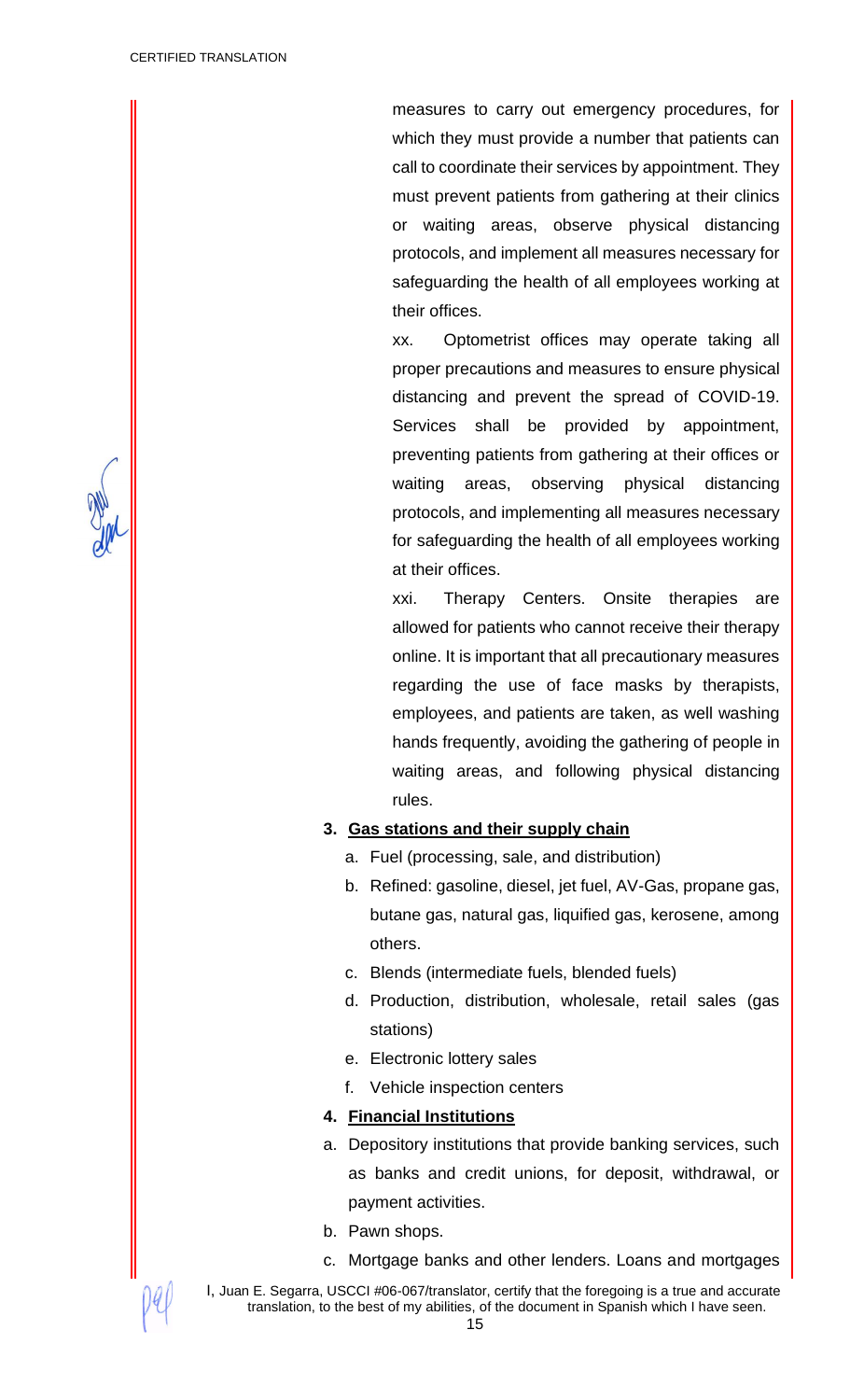may be closed by appointment, in a manner that prevents customers with scheduled appointments from gathering close together in waiting areas. Customers must be served one (1) at a time, and appointments shall be limited to requirements that could only be met in person. All other processes must be completed either remotely or electronically.

- **5. Organizations or groups that provide services to address the basic needs of vulnerable populations.**
	- a. Homeless shelters
	- b. Food banks
	- c. Victim shelters
	- d. Shelters, including animal shelters
	- e. Temporary housing
- 6. **Textiles**:
- a. Any textile business that manufactures uniforms/footwear or components/equipment for the Department of Defense may continue to operate, provided that it complies with the protocols and regulations of the Puerto Rico Occupational Safety and Health Administration (PROSHA) concerning the protection of employees from the spread of COVID-19. To this end, PROSHA issued a communication on March 31, 2020, establishing guidelines for the contingency plan to be implemented by employers and the mechanism for obtaining the corresponding authorization to operate.
- b. All textile businesses that manufacture personal protective equipment (e.g. masks, surgical caps, gowns, gloves, and other items used to protect a person's health), may continue to operate provided that they comply with PROSHA's protocols and regulations concerning the protection of employees from the spread of COVID-19. Accordingly, businesses in this industry are encouraged to take notice of a communication issued by PROSHA on March 31, 2020, establishing guidelines for the contingency plan to be implemented by employers and the mechanism for obtaining the corresponding authorization to operate.

#### **7. Dry Cleaning and Laundromat Businesses**

a. Dry Cleaners: These businesses shall continue to operate during regular business hours as authorized by the lockdown, establishing some method for being contacted by phone or email in order to coordinate the drop-off and

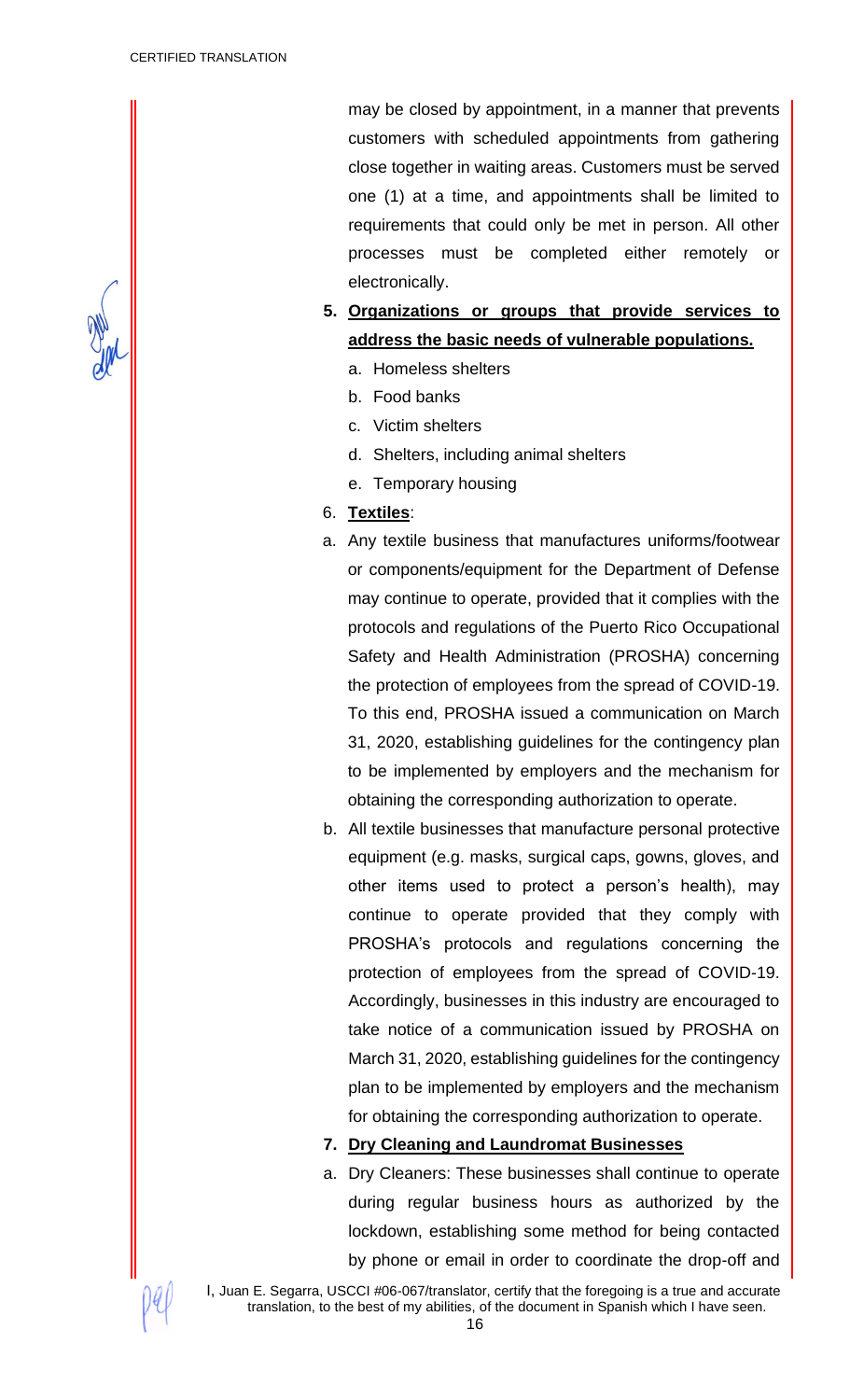pickup of clothes in an orderly manner, avoiding the gathering of people in the establishment, and following all precautionary measures regarding the constant use of face masks, frequent handwashing, and keeping the required six (6)-feet distance between customers.

b. Laundromats: These establishments shall be able to operate during regular business hours as authorized by the lockdown, in strict compliance with the precautionary measures regarding the use of face masks, frequent handwashing, and physical distancing rules. They must ensure that the establishment's maximum occupancy does not exceed fifty percent (50%) of the capacity established in the building code currently in effect in Puerto Rico (PR Building Code 2018).

As part of the infection control plan, each establishment must set aside some time at the end of their daily operations to clean and disinfect their facilities.

## **8. Official Vehicle Inspection Centers**

These centers shall continue to operate during the hours of operation authorized under the lockdown by establishing some method for being contacted by phone or email in order to coordinate inspection services in an orderly manner. The people in charge of these establishments must ensure to take all necessary control measures to avoid having more than one customer at a time.

**It is important to clarify that the extension of the deadline for vehicle registration renewals remains in effect**.

## **9. Ornamental horticulture businesses.**

These businesses shall continue to operate during the hours of operation authorized under the lockdown, by strictly following all precautionary measures regarding the use of face masks, frequent handwashing, and physical distancing. To accomplish this, they must ensure not to exceed fifty percent (50%) of the maximum occupancy established in the building code currently in effect in Puerto Rico (PR Building Code 2018). As part of the infection control plan, each establishment must set aside some time at the end of their daily operations to clean and disinfect their facilities.

10.**Safety**. Refers to private security agencies and companies.

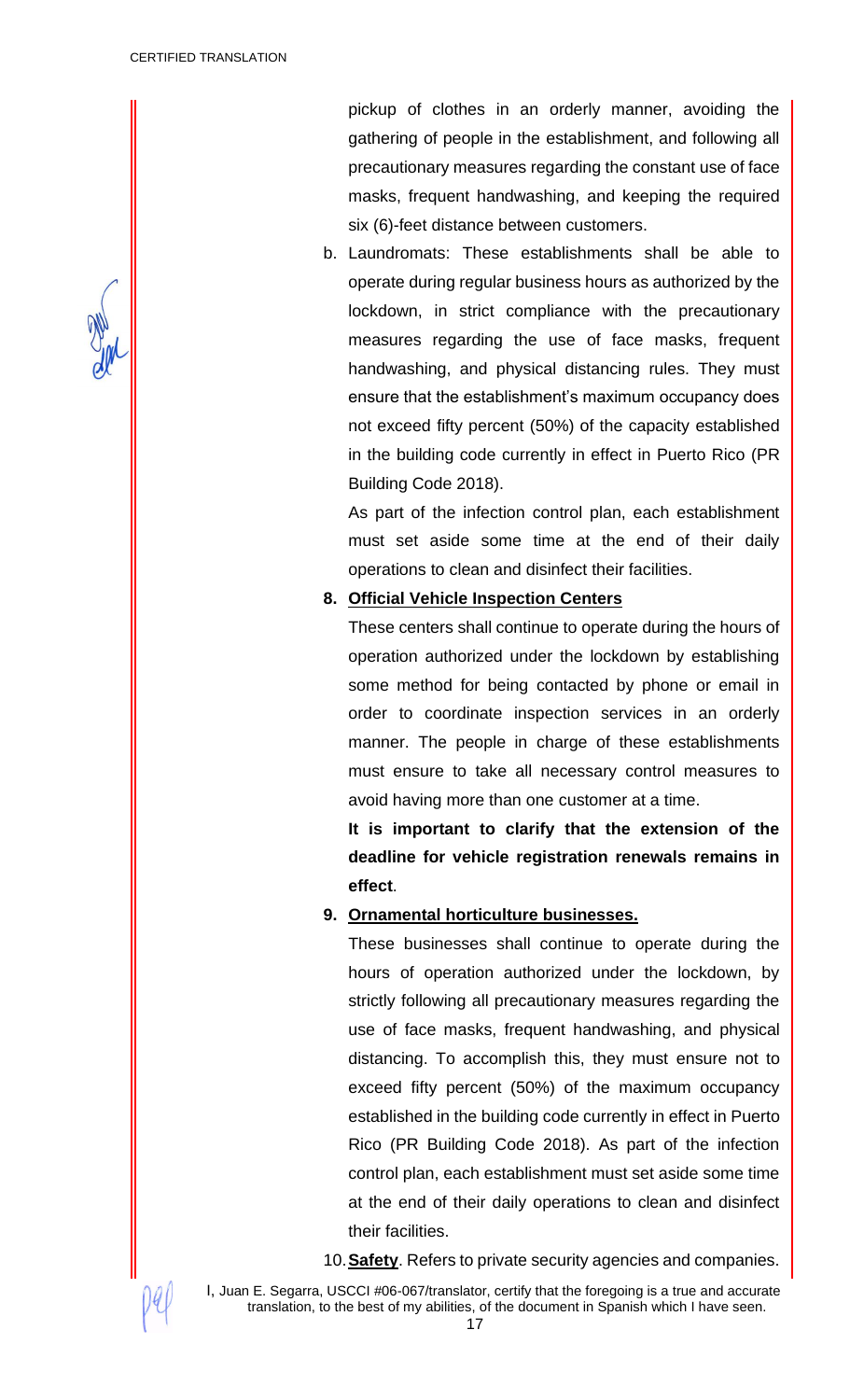11.**National security**.

a. Manufacturing operations, sales, or services related to the Aerospace Industry.

b. Manufacturing operations, sales, or services related to any federal agency, including the United States Department of Defense.

- 12.Supply chains related to goods and services authorized under this Executive Order.
- 13.**Car wash businesses**. These businesses shall continue to operate during regular business hours as authorized by the lockdown, in strict compliance with all precautionary measures regarding the use of face masks, avoiding the gatherings, and adhering to the physical distancing guidelines.
- 14.**Barber shops and beauty salons**. These businesses shall continue to operate **by appointment** during regular business hours as authorized by the lockdown. The gathering of people in waiting areas is prohibited. This must be taken into consideration when scheduling appointments. Strict compliance with all precautionary measures regarding the use of face masks, frequent handwashing, and adhering to physical distancing guidelines is required. The owner, person in charge, administrator, or similar person shall be responsible for disinfecting all beauty supplies to be used with the customer prior to providing any service. As part of the infection control plan, each establishment must set aside some time at the end of their daily operations to clean and disinfect their facilities.
- 15.**Spas and aesthetics salons**. These businesses shall continue to operate during regular business hours as authorized by the lockdown, **by appointment and with each service provider taking care of one customer at a time.** The gathering of people in waiting areas is prohibited. This must be taken into consideration when scheduling appointments. Strict compliance with all precautionary measures regarding the use of face masks, frequent handwashing, and adhering to physical distancing guidelines is required. The owner, person in charge, administrator, or similar person shall be responsible for disinfecting all beauty supplies to be used with the customer prior to providing any service. As part of the

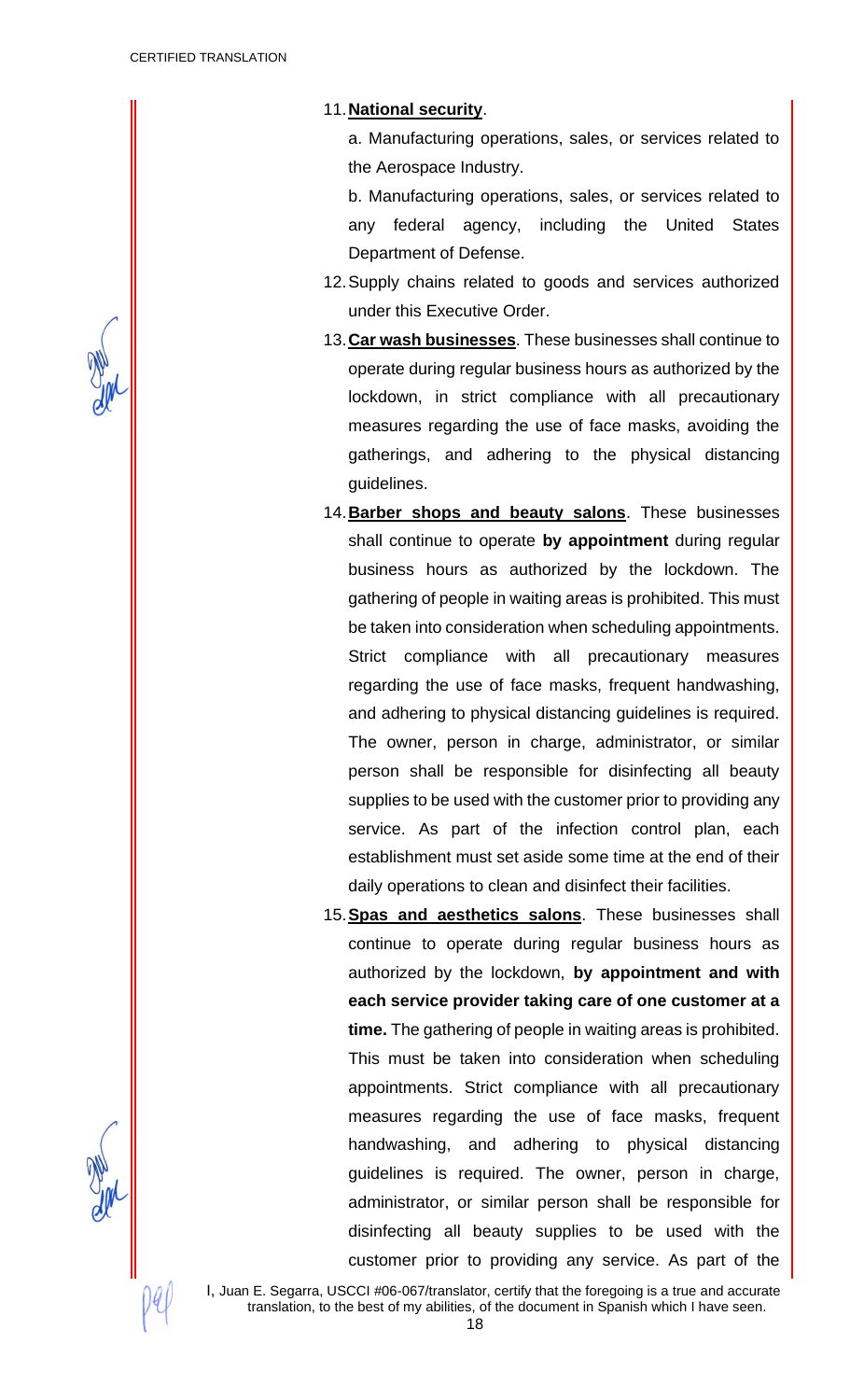infection control plan, each establishment must set aside some time at the end of their daily operations to clean and disinfect their facilities.

There must be compliance with all COVID-19 protocols and guidelines issued by the CDC, the Department of Health, and PROSHA. Any businesses that have not yet submitted the self-certification required by this Executive Order to the Department of Labor and Human Resources and which have not received the approval of the Department of Health shall not be allowed to reopen.

16.**Retail sales businesses**. Online sales continue to be the safest and most recommended method to make purchases and shall continue to be the first choice, giving priority to delivery or curbside pickup services. However, these establishments shall continue to operate during regular business hours as authorized by the lockdown, in strict compliance with all precautionary measures regarding the use of face masks, frequent handwashing, disinfection and screening before entering the premises, and following physical distancing rules. This includes hardware stores and vehicle parts and repair businesses, which were not allowed to receive public at their facilities under previous Executive Orders. To this end, they must ensure not to exceed fifty percent (50%) of the maximum capacity established in the building code currently in effect in Puerto Rico (PR Building Code 2018).

All businesses must follow the COVID-19 protocols and guidelines issued by the CDC, the Department of Health and PROSHA. Any businesses that have not yet submitted the self-certification required by this Executive Order to the Department of Labor and Human Resources shall not be allowed to reopen.

17.**Open-air shopping malls**. These establishments shall be allowed to remain open to the general public and shall continue to operate during regular business hours as authorized by the lockdown, in strict compliance of all precautionary measures to control the spread of the virus, which includes, without limitation, the mandatory use of face masks, disinfection and screening before entering the premises, frequent handwashing, and following physical distancing rules. To this end, they must ensure not to

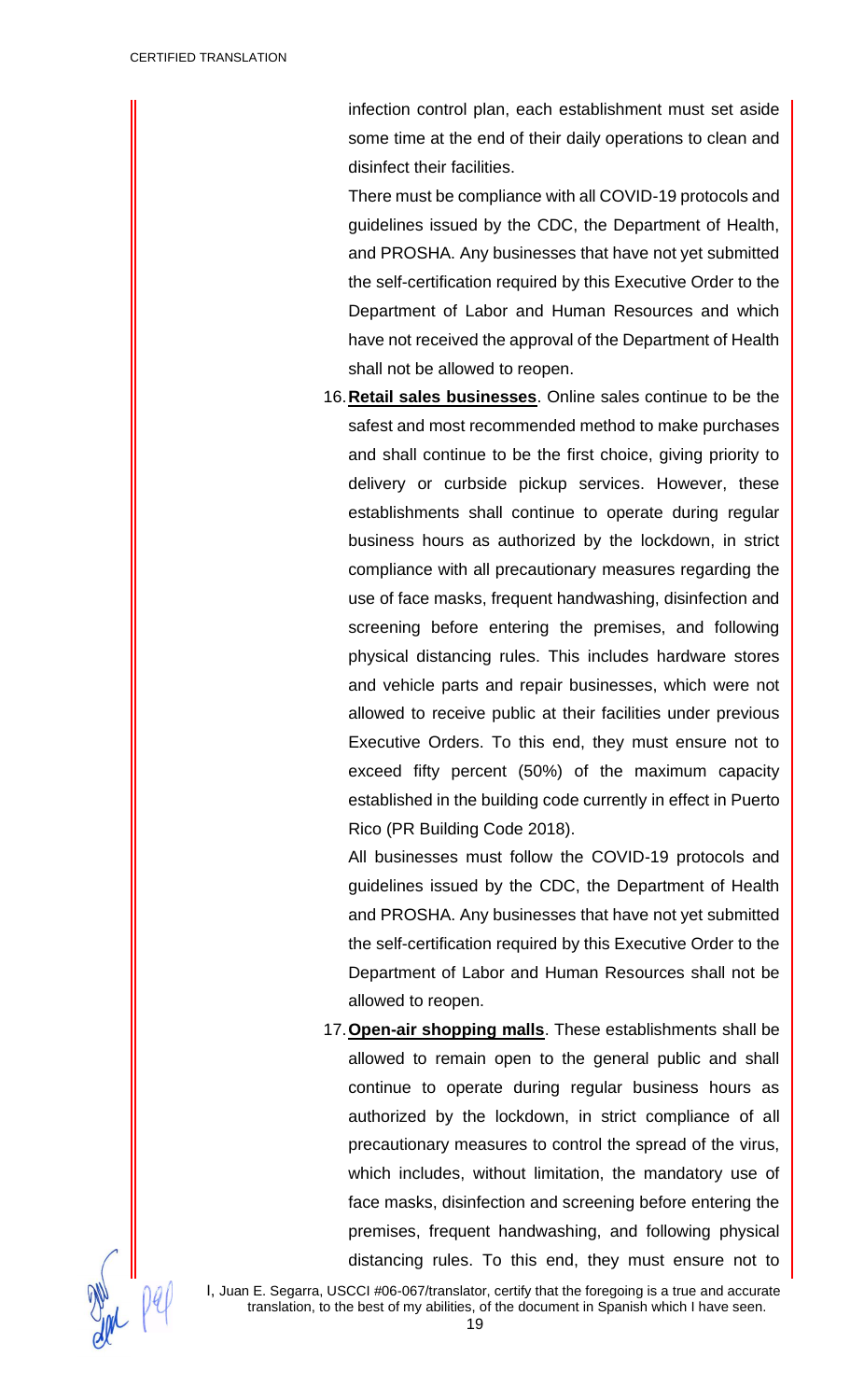exceed fifty percent (50%) of the maximum occupancy established by the building code currently in effect in Puerto Rico (PR Building Code 2018). Tenants and shopping malls that have not yet submitted the self-certification required by this Executive Order to the Department of Labor and Human Resources shall not be allowed to reopen.

As part of the infection control plan, each establishment must set aside some time at the end of their daily operations to clean and disinfect their facilities.

18.**Enclosed shopping malls**. Acknowledging that sixty percent (60%) of shopping mall tenants are local small and medium-sized retailers, these businesses shall continue to be allowed to open to the general public during regular business hours as authorized by the lockdown, except for movie theaters, playgrounds, and valet parking, in strict compliance with all precautionary measures to control the spread of the virus, including, without limitation, the mandatory use of face masks, disinfection and screening before entering the premises, frequent handwashing, and following physical distancing rules. Tenants and shopping malls must follow all CDC, Department of Health, and PROSHA protocols, as well as the COVID-19 guidelines established by the shopping mall. Any tenant or shopping mall that has not submitted the self-certification required herein to the Department of Labor and Human Resources shall not be allowed to reopen.

Each shopping mall must establish designated entrances for staff, vendors, and customers. **In order to safeguard the health and safety of customers, employees, and visitors, it is necessary to limit occupancy to one (1) person for every seventy-five (75) square feet of floor space, which shall be implemented by the shopping mall's management.**

As part of the infection control plan, each establishment must set aside some time at the end of their daily operations to clean and disinfect their facilities.

19.**Wholesalers**. These businesses shall continue to operate during regular business hours as authorized by the lockdown, in strict compliance with all precautionary measures regarding the mandatory use of face masks, disinfection and screening before entering the premises,

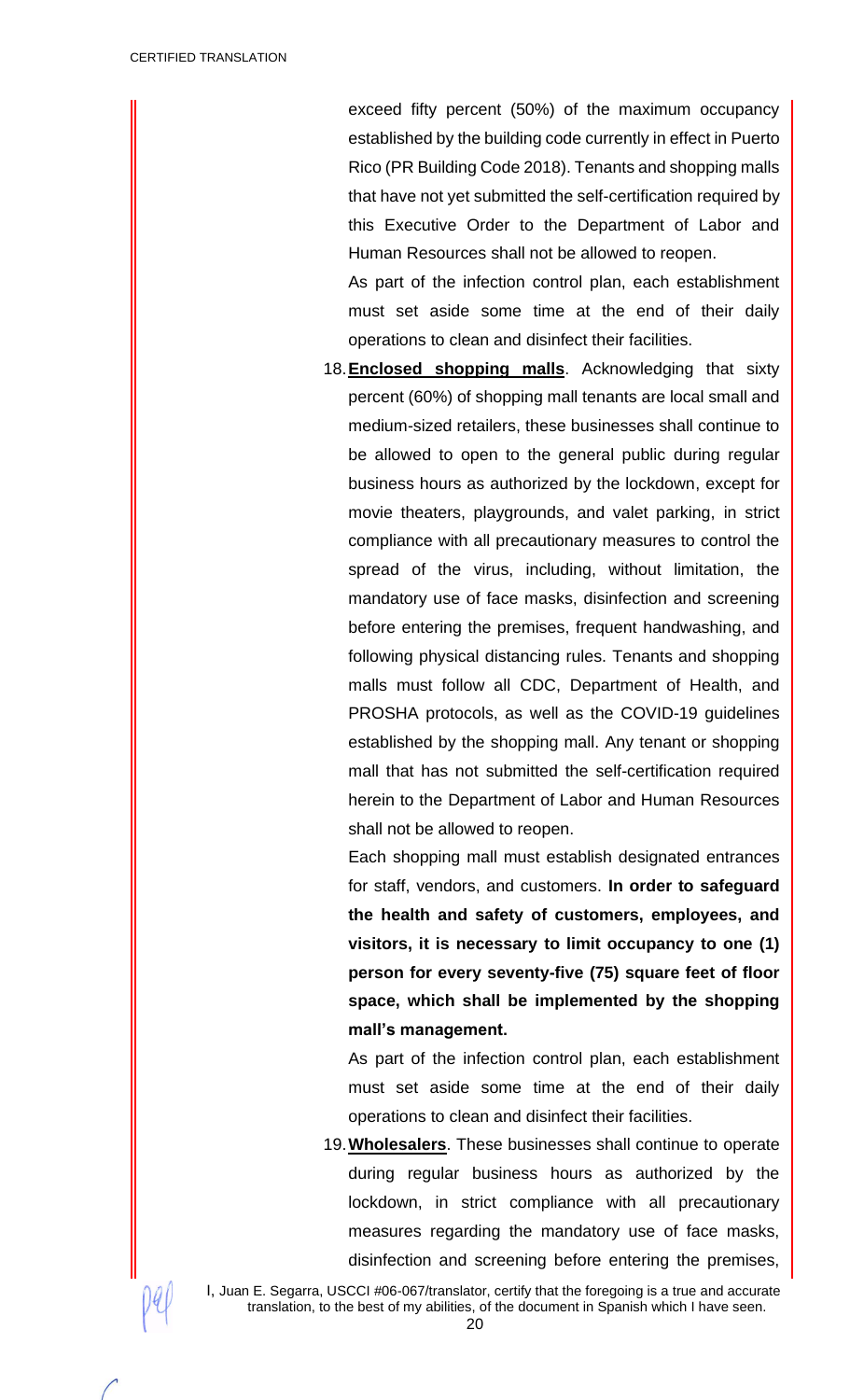frequent handwashing, and following physical distancing rules. Occupancy of buildings and retail spaces shall be limited to fifty percent (50%) of the maximum occupancy established by the building code currently in effect in Puerto Rico (PR Building Code 2018). As part of the infection control plan, each establishment must set aside some time at the end of their daily operations to clean and disinfect their facilities.

20.**Car Dealerships**: These businesses shall continue to operate during regular business hours as authorized by the lockdown, in strict compliance with all precautionary measures regarding the mandatory use of face masks, disinfection and screening before entering the premises, preventing the gathering of people, and following physical distancing rules. To this end, they must ensure not to exceed fifty percent (50%) of the maximum occupancy established by the building code currently in effect in Puerto Rico (PR Building Code 2018). Car dealerships shall not be allowed to reopen if they have not submitted a preventive measures plan to the Department of Labor and Human Resources and have not obtained the self-certification required herein.

As part of the infection control plan, each establishment must set aside some time at the end of their daily operations to clean and disinfect their facilities.

21.**Travel Agencies**: These businesses shall continue to operate during regular business hours as authorized by the lockdown, in strict compliance with all precautionary measures regarding the mandatory use of face masks, preventing the gathering of people, and following physical distancing rules. To this end, they must ensure not to exceed fifty percent (50%) of the maximum occupancy established by the building code currently in effect in Puerto Rico (PR Building Code 2018). As part of the infection control plan, each establishment must set aside some time at the end of their daily operations to clean and disinfect their facilities.

For every trip coordinated, whether domestic or international, travel agencies shall inform all of the requirements established in Administrative Bulletin No. OE-2020-052.

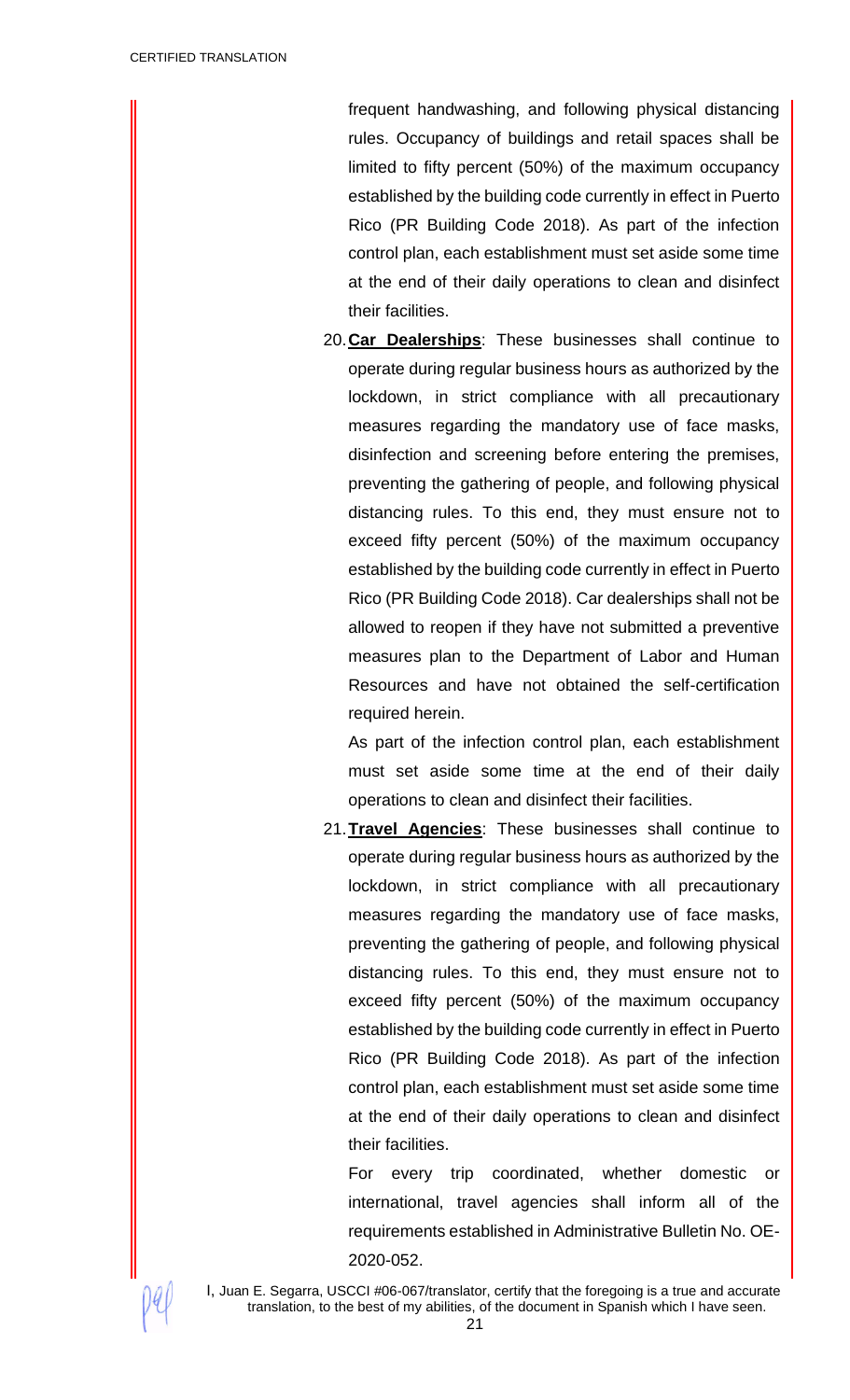

- 22. **IT Businesses**: These businesses shall continue to operate during regular business hours as authorized by the lockdown, by appointment, in strict compliance with all precautionary measures regarding the use of face masks, preventing gatherings, and following physical distancing rules. As part of the infection control plan, each establishment must set aside some time at the end of their daily operations to clean and disinfect their facilities.
- 23.**Advertising Agencies**: These businesses shall continue operate during regular business hours as authorized by the lockdown, by appointment, in strict compliance with all precautionary measures regarding the use of face masks, preventing gatherings, and following physical distancing rules. To this end, they must ensure not to exceed fifty percent (50%) of the maximum occupancy established by the building code currently in effect in Puerto Rico (PR Building Code 2018). As part of the infection control plan, each establishment must set aside some time at the end of their daily operations to clean and disinfect their facilities.

24.**Drive-In Movie Theaters**: These businesses shall continue to operate during regular business hours as authorized by the lockdown, by promoting the sale of tickets and concession stand items by electronic means and in strict compliance with all CDC and Department of Health COVID- 19 recommendations.

- 25.**Museums**: These businesses shall continue to operate during regular business hours as authorized by the lockdown, by promoting the sale of tickets and concession stand items by electronic means and in strict compliance with all CDC and Department of Health COVID-19 recommendations and PROSHA's COVID-19 guidelines, including the six (6)-feet distance parameter, the mandatory use of face masks, the frequent washing of hands, and the daily disinfection of the facilities. To this end, they must ensure not to exceed fifty percent (50%) of the maximum occupancy established by the building code currently in effect in Puerto Rico (PR Building Code 2018).
- 26.**Childcare Centers**: Childcare facilities shall be allowed to operate during regular business hours as authorized by the lockdown, in strict compliance with all precautionary measures and following all CDC, Department of the Family,

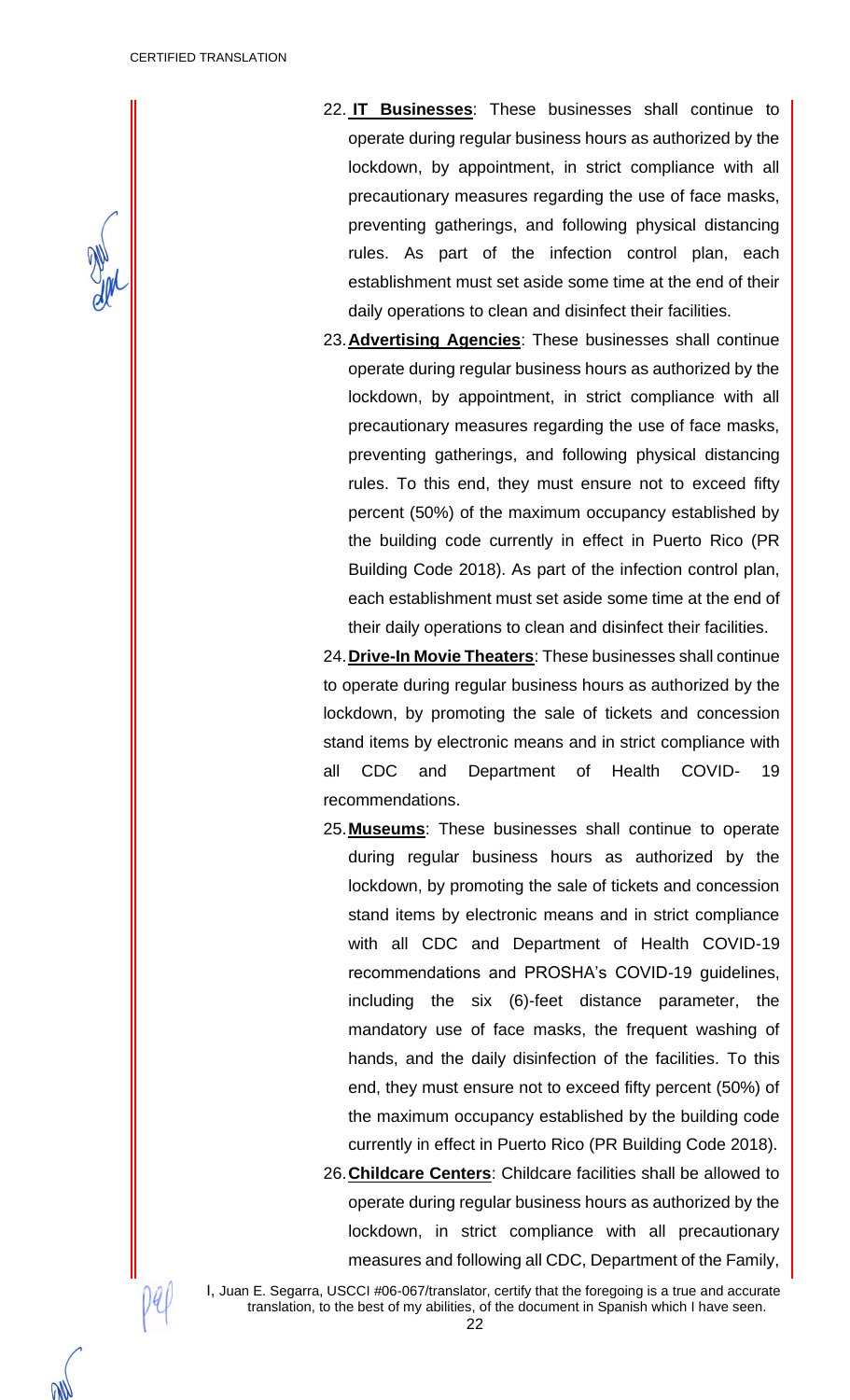and Department of Health recommendations and PROSHA's COVID-19 guidelines, including the six (6)-feet distance parameter, the mandatory use of face masks, the frequent washing of hands, and the daily disinfection of the facilities.

It is hereby ordered that all relevant agencies issue the circular letters, guidelines, and administrative orders as necessary to oversee these centers' compliance with the established protocol.

27.**Film industry**: These businesses may operate during regular business hours as authorized by the lockdown, following all CDC and Department of Health recommendations and PROSHA's COVID-19 guidelines, including the six (6)-feet distance parameter, the mandatory use of face masks, the frequent washing of hands, and the COVID-19 protocols established by the industry.

Noncompliance with the Price Freeze Orders or any other Order issued by the Department of Consumer Affairs (DACO, Spanish acronym) shall entail the imposition of the fines and penalties established herein and in DACO's enabling law.

To this end, the DACO Secretary is hereby directed to review the orders issued to safeguard consumers' rights during the pandemic, in order to amend, repeal, or promulgate those necessary for the sectors that have been authorized to operate.

Waiting lines outside of those establishments that are exempt business where a reservation or an appointment is required, or that have curbside pickup or carry-out services shall NOT be allowed. Customers shall wait inside their private vehicles.

**Section 7: AUTHORIZED SERVICES:** The following services may continue to be provided during the business hours authorized under the lockdown, provided that all precautionary measures are complied with and that all health, safety, and hygiene aspects are guaranteed, by establishing the necessary controls in order to **achieve physical distancing and prevent the spread of COVID-19:**

> 1. Plumbers, electricians, people who repair, maintain, or replace home appliances, exterminators and pest control services, pool cleaning services, businesses and independent contractors who provide landscaping services, elevator repair and

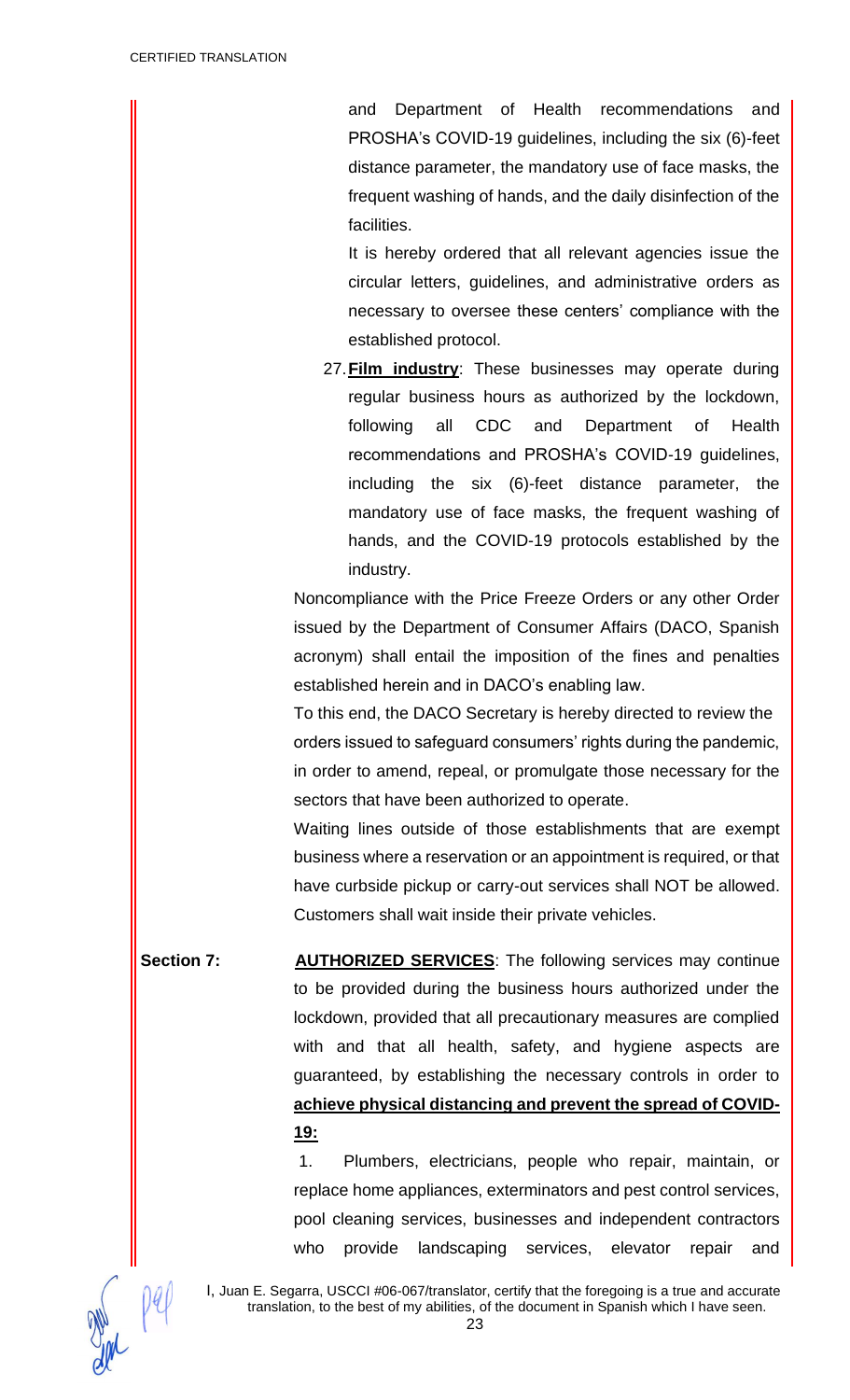maintenance, security gate maintenance and repair, and other services that are necessary to maintain health, safety, and essential operations at an individual, residential, commercial, industrial, or public level. When carrying out their work, they must wear masks to cover their mouths in order to guarantee their protection and that of the customers they are serving.

Gated communities and their administrators must faithfully comply with the directives of this Executive Order or be held liable.

2. Roadside assistance and locksmith service companies must provide a phone number or email address as contact information for making appointments.

3. Courier companies may continue to operate while following health, safety, and hygiene guidelines and implementing the necessary measures for maintaining physical distancing and preventing the spread of COVID-19.

4. Regarding funeral services, body collection and transfers, embalming, cremation, and burials may be performed. Wakes may be conducted in strict compliance with all precautionary measures, using face masks, practicing frequent handwashing, and following physical distancing rules. To this end, they must ensure not to exceed fifty percent (50%) of the maximum occupancy established by the building code currently in effect in Puerto Rico (PR Building Code 2018). The use of common areas, such as cafeterias, is prohibited, and children under the age of twelve (12) shall not be allowed at the facilities.

Cemeteries may remain open to the public subject to compliance with all precautionary measures, physical distancing rules, and the protocol established by the Department of Health. Children under the age of twelve (12) are not allowed to enter the facilities.

5. As for critical telecommunications infrastructure, all installation, repair, maintenance, and facility restoration services shall be permitted. This includes:

a. Infrastructure related to the Puerto Rico Electric Power Authority, the Puerto Rico Aqueduct and Sewer Authority, telecommunications, road systems, solid and biomedical waste, seaports, and airports.

b. As part of the critical telecommunications infrastructure and based on the essential nature of the services, these businesses shall provide services to the general public during regular business hours as authorized by the lockdown, by following the strictest health, safety, and hygiene guidelines and establishing the

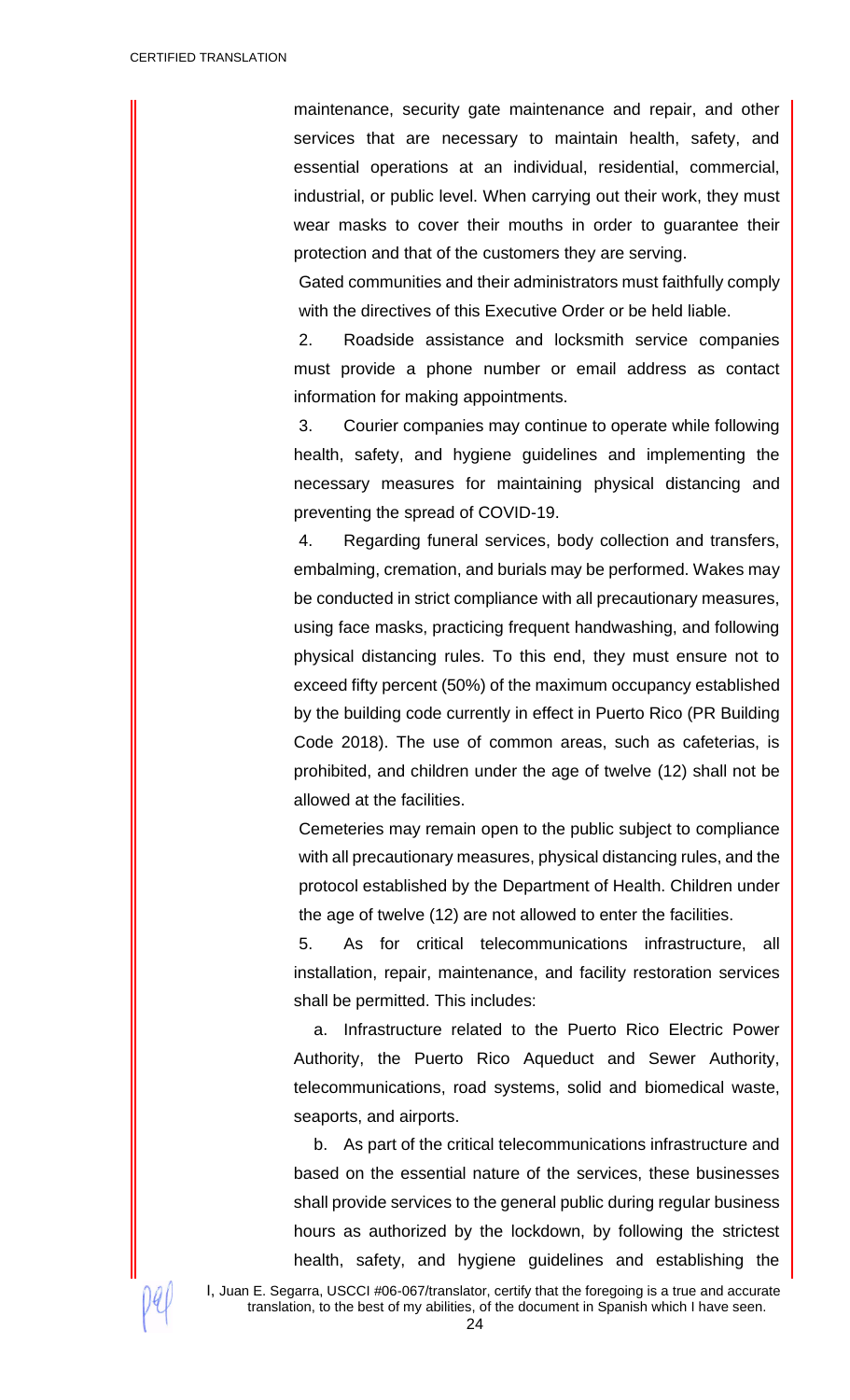necessary controls to achieve physical distancing, implement precautionary measures, and prevent the spread of the virus.

6. Sales, installation, repair, and maintenance of renewable or alternative energy systems.

7. Street, road, and highway repair, maintenance, and cleaning services.

8. Repair and maintenance of private infrastructure to ensure the continuity of exempted services and operations under this Executive Order.

9. Sales, installation, and maintenance of the necessary infrastructure and equipment to address the hurricane season.

10. Solid waste collection (public or private); recycling services; maintenance and cleaning services.

11. Services related to any federal agency, including the United States Department of Defense (DOD).

12. The export of non-essential merchandise.

13. Moving services.

14. Services to ports and airports.

15. Electronic transaction processing services.

16. Telephone or online sales, for which warehouses shall be allowed to operate in order to fulfill orders for curbside pickup or delivery only. They shall ensure control over the number of people for whom appointments have been scheduled, in order to avoid taking care of more than one (1) customer at a time and must take all appropriate safety measures to prevent infection.

17. Supply and distribution of items for industries exempt from closure, provided that all precautionary measures are taken to mitigate the risk of infection.

18. Logistics and transportation: customs brokers; ocean or ground freight consolidation services, third-party storage and distribution services, and distribution of detergents, disinfectants, and hygiene and cleaning products.

19. Fire prevention design, sales, and installation services.

20. Armory services, by appointment. Shooting ranges' occupancy may not exceed fifty percent (50%) of the maximum occupancy established in the building code currently in effect in Puerto Rico (PR Building Code 2018).

21. Air conditioning repair and maintenance services.

22. Transportation services by taxi drivers and public and private carriers interested in providing merchandise (freight) delivery services and transporting passengers, provided that they

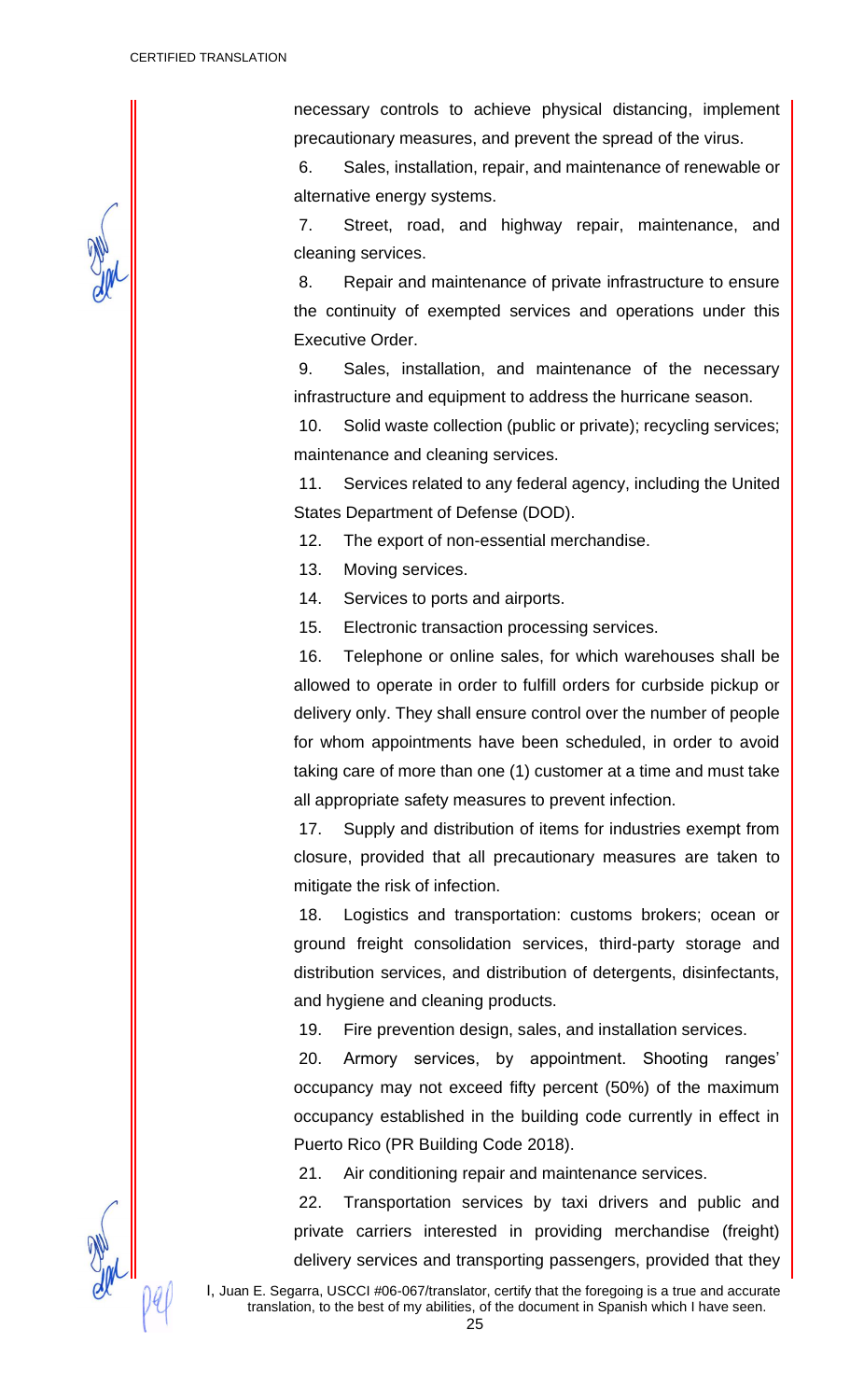follow all COVID-19 precautionary measures in accordance with NTSP regulations.

23. Only the Puerto Rico Department of Transportation and Public Works' "Llame y Viaje" program shall continue to operate. Public transport services shall be suspended during the effectiveness of this executive order.

24. Data centers operations.

25. Call centers.

26. Notary services for all types of transactions required in their regular course of business.

27. Legal, accounting, and other similar professional services. These service providers must prevent the gathering of people in their offices or waiting areas, while respecting the physical distancing protocols. It is important to take all the necessary measures to safeguard the health of all employees working at their offices and to fulfill the self-certification requirement established for all employers under this Executive Order.

28. College/university distance or remote learning services, including services provided by professional colleges or continuing education institutions. Each college institution must develop a COVID-19 protocol based on the recommendations of the CDC, the Department of Health, and PROSHA's COVID-19 guidelines, including, without limitation, the six (6)-feet distance parameter, the mandatory use of face masks, and the frequent washing of hands. Institutions that have not submitted the self-certification required under this Executive Order to the Department of Labor and Human Resources shall not be allowed to reopen.

29. The opening of public and private schools is hereby authorized in order to prepare their facilities for the next school year, whether using hybrid or strictly virtual platforms. Each institution must develop a COVID-19 protocol based on the recommendations of the CDC, the Department of Health, and PROSHA's COVID-19 guidelines, including, without limitation, the six (6)-feet distance parameter, the mandatory use of face masks, and the frequent washing of hands. Institutions that have not submitted the self-certification required under this Executive Order to the Department of Labor and Human Resources shall not be allowed to reopen. This provision shall in no way be interpreted as authorizing students to visit school premises.

It is important to clarify that the work plans for the reopening of school facilities in accordance with the health and safety



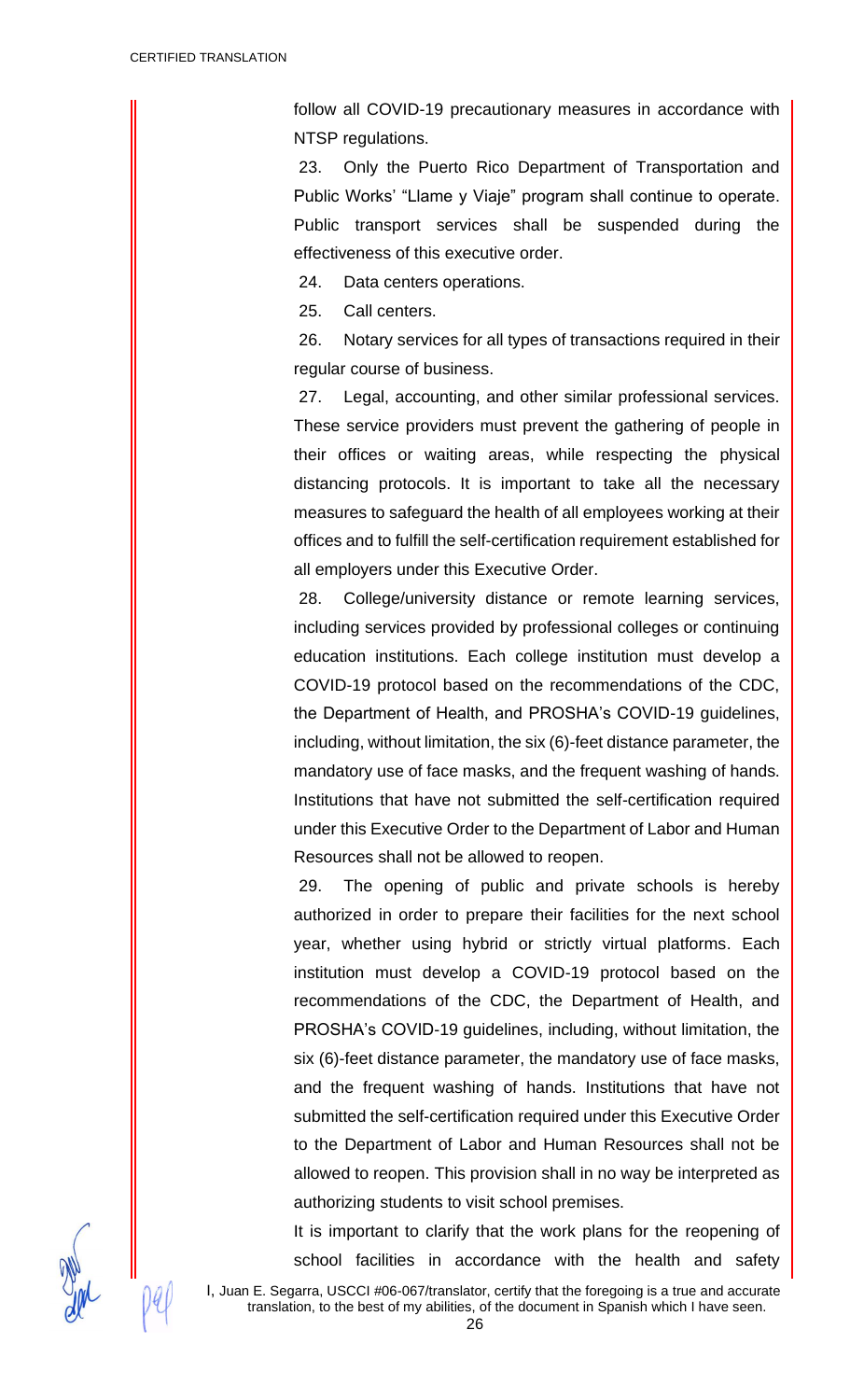parameters for COVID-19 prevention during the next school year are currently under evaluation by the work groups created for said purposes. These plans shall be notified by the Secretary of Education in due course.

30. Real estate brokers, agents, and administrators may resume their work by keeping all established precautionary and physical distancing measures, provided that their activities are limited to vacant properties and structures. These services shall be provided online if the property is occupied.

31. Electronic lottery. The Secretary of the Treasury is hereby directed to issue orders or circular letters to regulate this activity.

32. Item repair services.

33. General management and processing services ("gestoría")

Section 8: **CORPORATIONS.** Section 7.12(A) of Act No. 164 of December 16, 2009, as amended, known as the "General Corporations Act," hereinafter the 'Corporations Act,' provides that whenever stockholders are required or permitted to take any action at a meeting, a written notice of the meeting shall be given which shall state the place, if any, date and hour of the meeting, the means of remote communications, if any, by which stockholders and proxies may be deemed to be present in person and vote at such meeting.

> Subsection (B) of the aforementioned section requires that said written notice be delivered to each shareholder entitled to vote at said meeting not less than ten (10) days or more than sixty (60) days before the date of the meeting. It further provides that, if mailed, notice is given when deposited in the United States mail, postage prepaid, directed to the stockholder at such stockholder's address as it appears on the records of the corporation.

> It is therefore provided that, if as a result of the COVID-19 pandemic and its effects on Puerto Rico, the board of directors of any corporation organized under the laws of Puerto Rico wishes to change the date or location of a previously notified shareholders' meeting, said corporation may notify its shareholders of such change by email, press release, radio advertisement, advertisement in newspapers of general circulation in Puerto Rico, telephone call, and/or a combination thereof, or, in the case of public corporations, through documents publicly filed by the corporation with the Securities and Exchange Commission, as required by law, and a press release that shall also be posted on

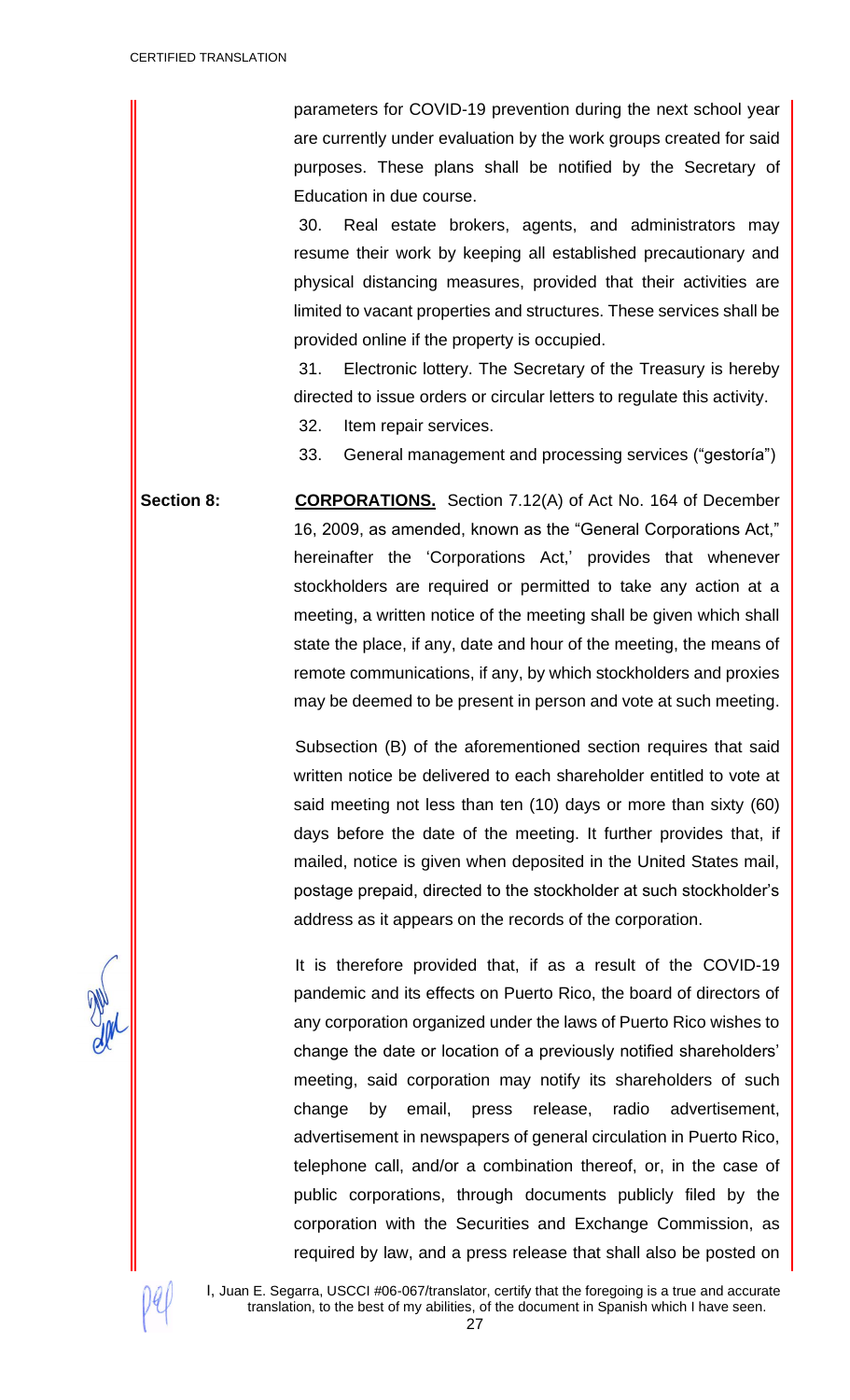said corporation's website immediately after its publication.

It is hereby provided that the notice of changes to dates and locations shall be allowed until the end of the state of emergency is declared.

## **Section 9: OUTDOOR RECREATIONAL AND SPORTS ACTIVITIES.**

**Only** individual sports and recreational training activities without physical contact are hereby authorized during the hours allowed by the lockdown. These activities may be performed in strict compliance with the guidelines and rules issued by the Secretary of the Department of Sports and Recreation for such purposes. Competitive sports activities of any kind, whether professional or not, shall not be permitted.

In carrying out the authorized activities, people must ensure to keep the recommended six (6)-feet distance from one another. If exercising at the same time as another person, they must position themselves diagonally so as not to face each other. To the extent possible, they shall wear a face mask to cover their mouth and nose, as recommended.

The Puerto Rico Department of Sports and Recreation (DRD, Spanish acronym) shall issue a circular letter stating the specific rules and guidelines for each of the authorized activities and stating in detail all applicable protective measures and rules to carry out the same.

**Section 10: BEACHES AND PUBLIC BATHING BEACHES:** Beaches and public bathing beaches ("balnearios") shall not be open to visitors to sun bathe, socialize, or gather. Access shall be granted using face masks, and abiding by the physical distancing measures, provided that visitors practice professional or recreational sports (run, walk, surf, sailing, rowing, scuba diving, among others). The use of coolers and beach chairs is NOT allowed. It must be noted that cooperation from all citizens is required during the performance of these activities, since failure to follow precautionary measures increases the collective risk of infection.

**Section 11: HORSE RACING INDUSTRY:** The horse racing industry shall continue its operations for purposes of holding official races, subject to the implementation of safety and health measures to mitigate the risk of infection and to protect the health and safety of

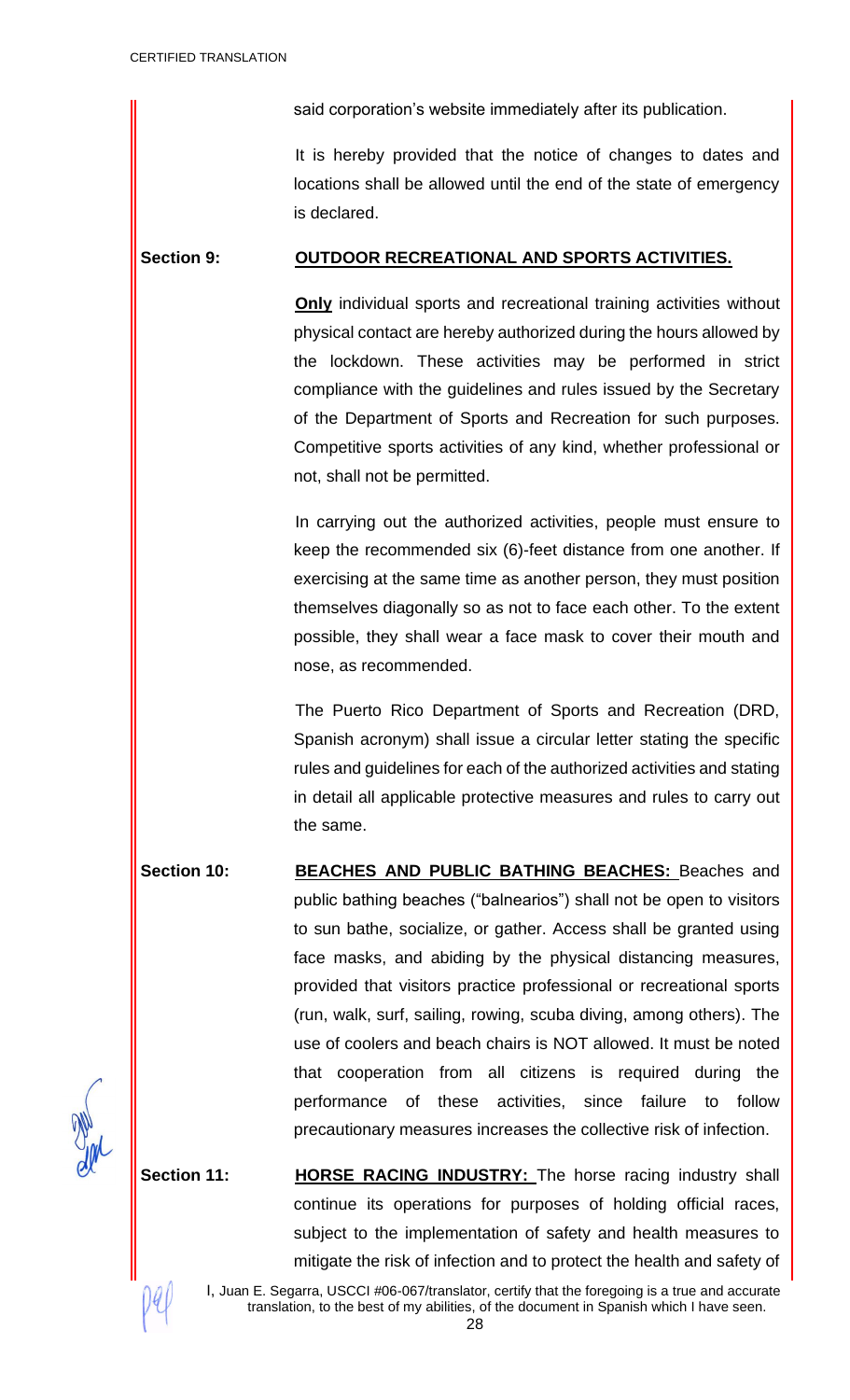workers, as well as of all individuals who participate in equestrian activities, including bettors, against COVID-19. These measures shall be aligned with the guidelines issued by the Centers for Disease Control and Prevention (CDC), the United States Department of Health, the Occupational Safety and Health Administration (OSHA), and the United States Department of Labor. These businesses shall be required to provide training and continuously monitor employees with regard to the new safety and health measures, as well as regarding all work guidelines. The supply of materials and inventory is hereby authorized, as well as the rendering of support services to this sector. Official horse races may be held at the Camarero Race Track and public access to the horse racing track facilities shall be allowed, provided that they do not exceed fifty percent (50%) of the maximum occupancy established by the building code currently in effect in Puerto Rico (PR Building Code 2018). Races may be broadcast on television and/or via Internet. Bets may be placed using the "GanaDondeSea" (InterBet) online platform or in person at an offtrack betting location, provided that all necessary measures are taken to control the number of persons entering these locations to place their bets, that a distance of six (6)-feet is kept between each person, and that adequate safety and health measures are followed to prevent infection, including the use of face masks, and without exceeding fifty percent (50%) of the maximum occupancy established by the building code currently in effect in Puerto Rico (PR Building Code 2018). Lastly, the operation and use of the Electronic Video Gaming System (SVJE, Spanish acronym) machines is prohibited, in order to prevent people from staying inside the off-track betting locations.

**Section 12: TOURISM.** Our efforts aimed at keeping the spread of COVID-19 at manageable levels in Puerto Rico, even with limited hospital resources, as compared to other jurisdictions, is our best calling card. With the timely implementation of a strict lockdown, in accordance with the parameters established by the CDC, the WHO, and the Department of Health, Puerto Rico has been able to position itself as a safe Caribbean destination. However, with the spike in positive COVID-19 cases, our responsibility is to strengthen the physical distancing measures to allow Puerto Rico to continue leading response efforts for this pandemic.

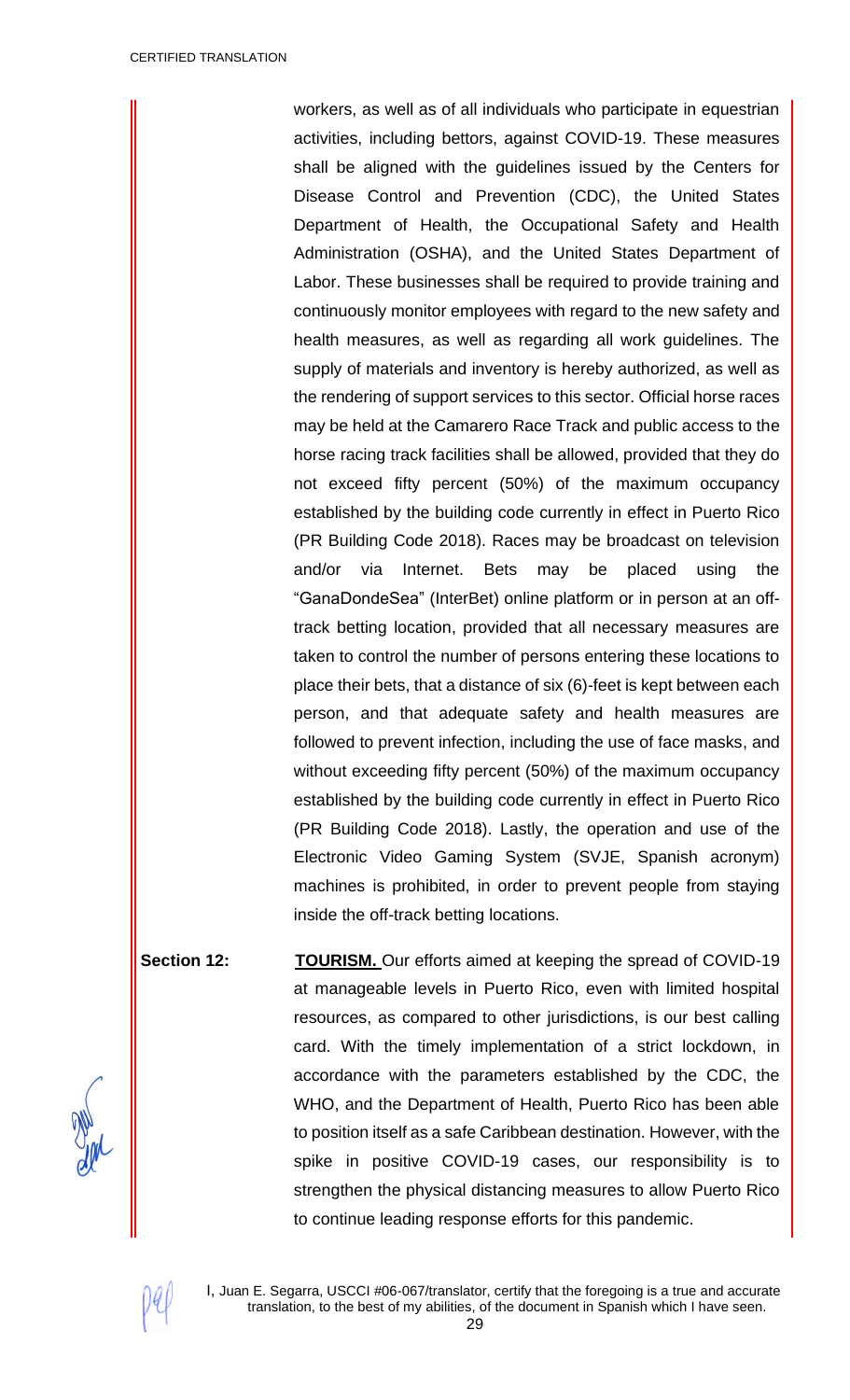The use of common areas, such as pools and bars, at lodgings and *paradores* is not allowed. Restaurants may remain open, provided that they do not exceed fifty percent (50%) of the maximum occupancy established by the building code currently in effect in Puerto Rico (PR Building Code 2018).

The operation of casinos during the effectiveness of this executive order shall NOT be allowed.

Lodgings and *paradores* that have access to the beach or public bathing beaches shall ensure that these are used in accordance with the provisions of this executive order.

Subject to the management and development of COVID-19 on the Island, Puerto Rico shall be available to coordinate incoming tourism activities beginning on August 15, 2020, provided that all protocols for the entry of passengers at the airports are followed.

**Section 13: EVENTS:** Proposals to hold **online** concerts and theater events **without public** may be submitted to the consideration of the Chief of Staff for approval and authorization. Said proposals shall be evaluated subject to the implementation of safety and health measures to mitigate the risk of infection and to protect the health and safety of workers, artists, and all individuals who participate in the event's preparation. The opening of the venues during the effectiveness of this executive order us NOT authorized.

> Activities that promote mass gatherings or crowds and that fail to comply with the precautionary measures, the mandatory use of face masks, hand sanitizer, and physical distancing are hereby unauthorized.

> **Party buses or parties on the road for any occasion are not permitted during the effectiveness of this executive order.**

- **Section 14: PRECAUTIONARY MEASURES.** It shall be mandatory for **any person** who visits the establishments or offices authorized under this order to comply with the following precautionary measures:
	- a. Cover their mouth and nose with a mask or scarf made of fabric or other materials. Each person shall be responsible for utilizing this protective item in accordance with the recommendations issued by the Department of Health;
	- b. Every person who visits an establishment shall maintain a

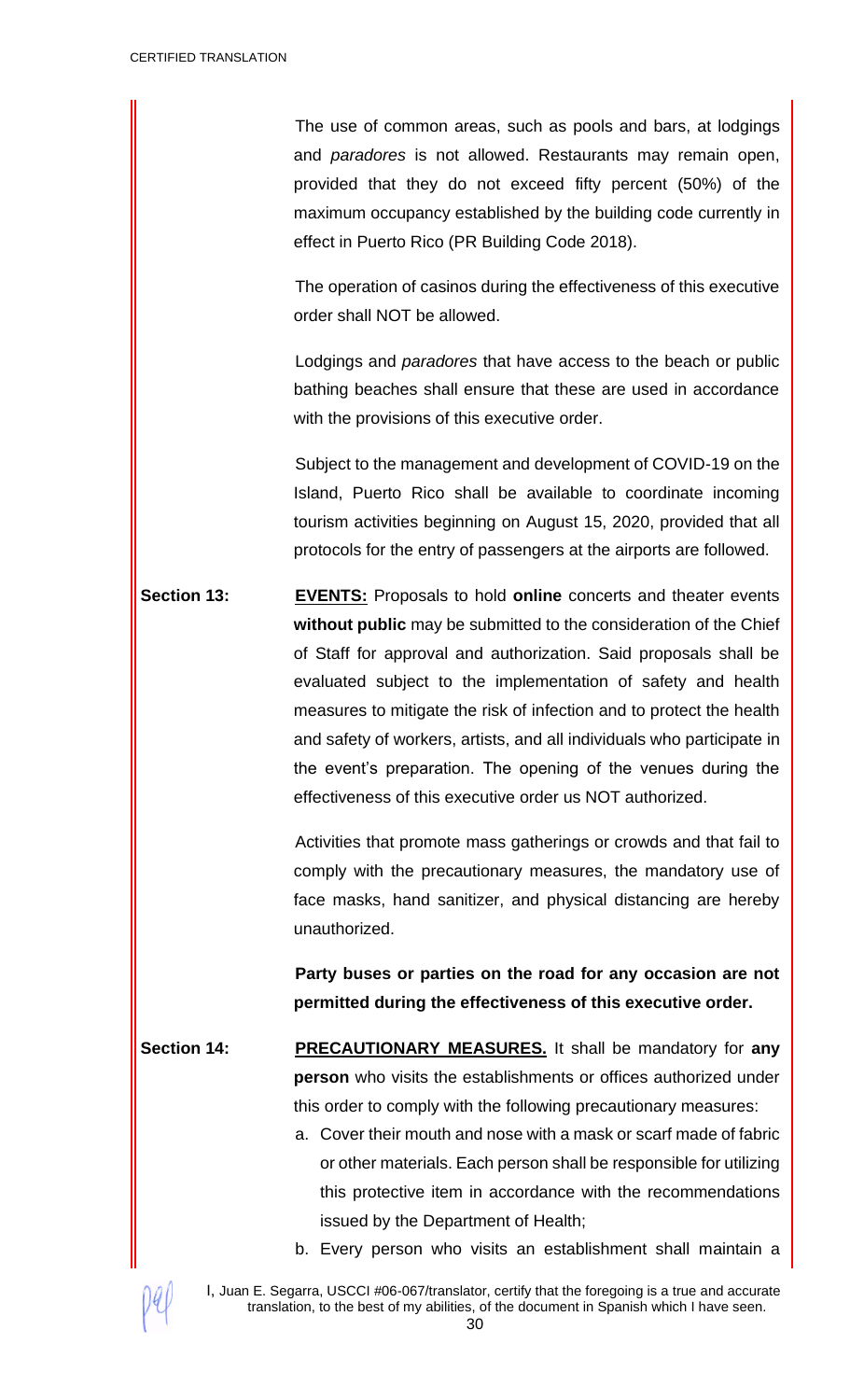

distance of at least six (6) feet from each other;

c. In order to protect the public and avoid unnecessary gatherings, citizens should not visit authorized establishments in groups. In order to achieve this objective, the number of people who may visit a business is limited to one (1) per household. People who depend on another person's assistance to visit an establishment, either because of a physical disability or other health condition that so warrant it, are exempted from complying with the above.

**Private establishments** authorized to open to the public during specific hours in accordance with the exceptions established in this Executive Order must enforce and ensure compliance with these precautionary measures. They must also safeguard the health and safety of their customers and employees. **For such reason, they are instructed to comply with the following measures**:

- a) Ensuring that all employees wear a face mask and wash their hands for 20 seconds or use a hand sanitizer prior to beginning their work and periodically during their work shift. They must also disinfect their working stations upon arrival and at the end of their shift.
- b) Ensuring that people who visit their establishments wear masks, mouth coverings, fabric scarfs, or other forms of protection for the mouth and nose area. Businesses must implement measures to prevent people who are not complying with the aforementioned precautionary measures from entering their establishments. Employees working at these establishments must be protected in the same manner.
- c) Providing on-site stations or mechanisms for people to disinfect their hands while they are on the premises.
- d) Ensuring that people who visit the establishment maintain the recommended distance of six (6) or more feet from each other, both inside and outside of the establishment. Appropriate measures must therefore be implemented to ensure compliance with the recommended physical distancing in queues to enter the establishment and queues within the establishment; and
- e) In the case of supermarkets and pharmacies, consideration should be given to the establishment of special operating hours for customers over the age of 65.

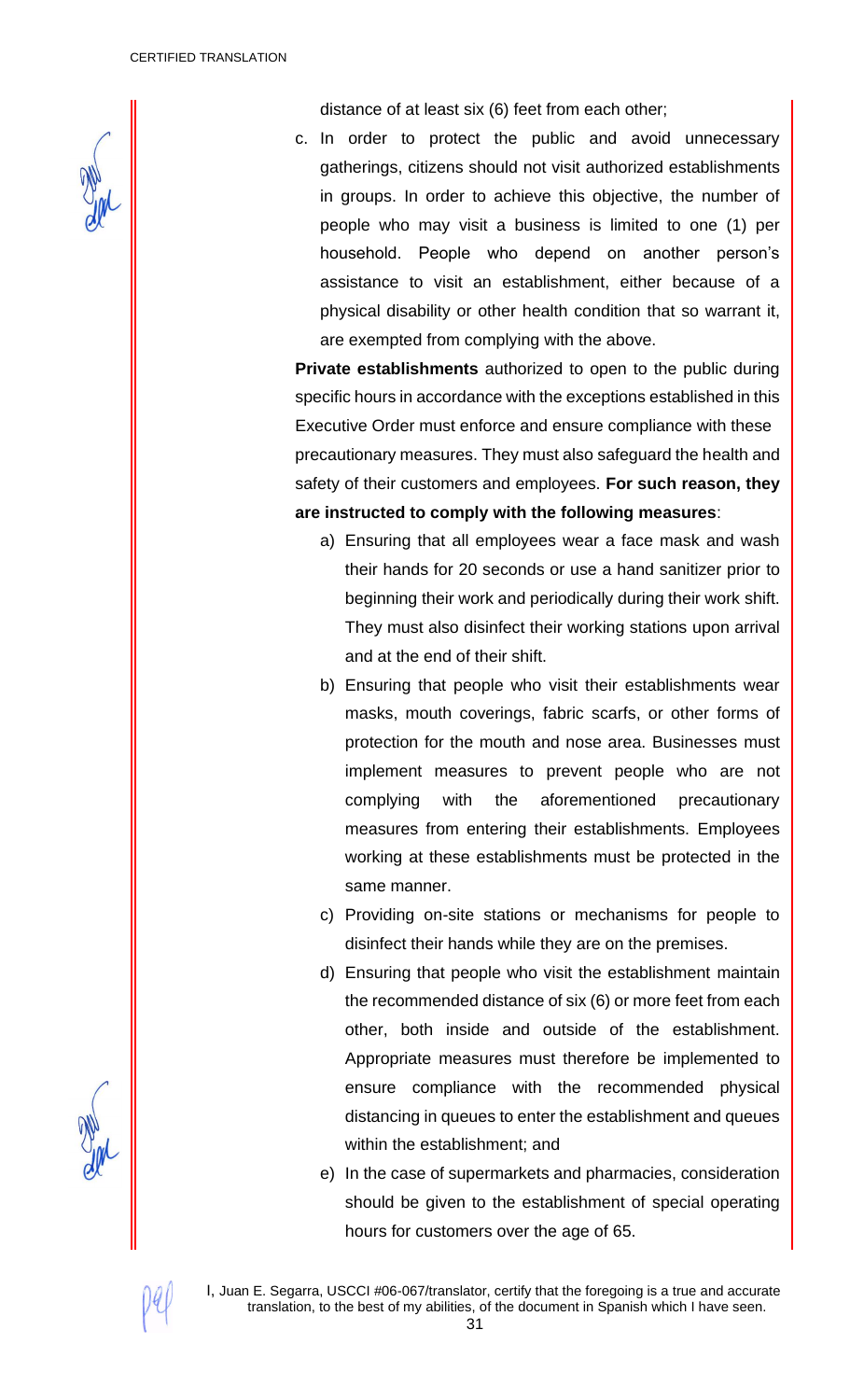**Section 15: PREFERENTIAL SERVICE.** It is hereby recommended that, to the extent possible, all businesses authorized to operate under this Executive Order provide preferential service to people who work in hospitals and medical laboratories, and law enforcement officers, people over the age of 65, and people with disabilities.

**Section 16: EXEMPTED PERSONS.** With the lockdown in place, all individuals authorized under this Executive Order due to work and/or emergency reasons shall be exempt from this lockdown.

**The provisions of this Order shall not apply to:**

1. Individuals who provide assistance, care, food, and transportation to senior citizens, children, dependents, people with disabilities or particularly vulnerable persons who require some type of medical care, provided that proper precautions are taken to prevent infection.

2. Individuals duly identified as employees of public or private safety agencies at the state or federal level.

3. Health professionals, including mental health professionals and people working in hospitals, pharmacies, pharmaceutical companies, bioscience facilities or healthcare centers.

4. Personnel working in the wholesale goods and food manufacturing and supply chain, including those necessary for agricultural activity, such as agricultural centers, from the source up to consumer retail establishments where products are sold to consumers, including retail points of sale such as fresh produce (fruits, greens, vegetables) stands established prior to March 15, 2020.

5. Personnel working with utilities or critical infrastructure.

6. Providers of authorized services, activities, or events, while performing their official duties.

7. Call center and sensitive data center personnel.

8. Ports and airports personnel.

9. Members of the press and the media.

10. Individuals who are addressing health or emergency situations.

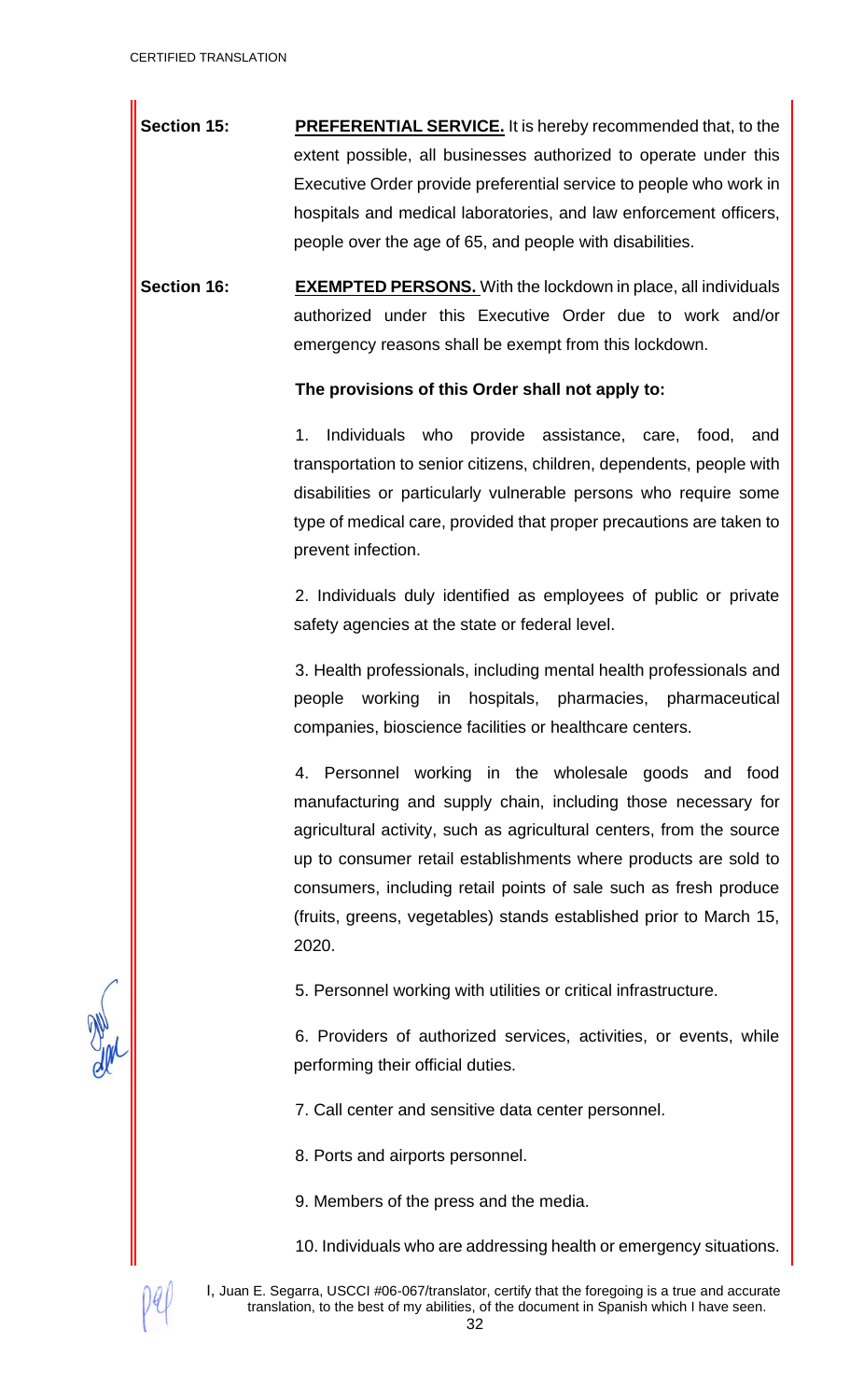11. Officials who are carrying out critical duties in the Executive, Legislative, and Judicial Branches.

12. Municipal police officers.

13. Members of the Department of Natural and Environmental Resources (DNER) Ranger Corps.

14. Puerto Rico Department of Treasury's Internal Revenue Agents.

15. Legal representatives of citizens who have been charged with offenses with summons to appear before the court, bail reductions, or habeas corpus.

16. Legal representatives in civil cases duly summoned to appear before the court.

17. Notaries in the exercise of their duties as authorized by the Supreme Court of Puerto Rico by means of Resolution EM- 2020- 09 of April 24, 2020.

18. People with autism spectrum disorders are authorized to conduct therapeutic outings consisting of short walks in the area near their homes, accompanied by only one person and taking all physical distancing precautionary measures.

19. Department of Consumer Affairs (DACO) inspectors.

20. Personnel performing essential election-related work as determined by the Puerto Rico State Election Commission (CEE, Spanish acronym), composed of each party's Election Commissioners and its Chair.

21. Researchers from university laboratories, and other administrative personnel, provided that they abide by the physical distancing rules and follow all precautionary measures in discharging their duties.

22. Autoexpreso toll recharging and collection personnel.

**Section 17: TOLLWAYS.** Tolls shall continue to be collected at tollways on the roads of the Government of Puerto Rico. However, no fines shall be imposed for passing through a tollway without having sufficient balance in an Autoexpreso account during the effectiveness of this

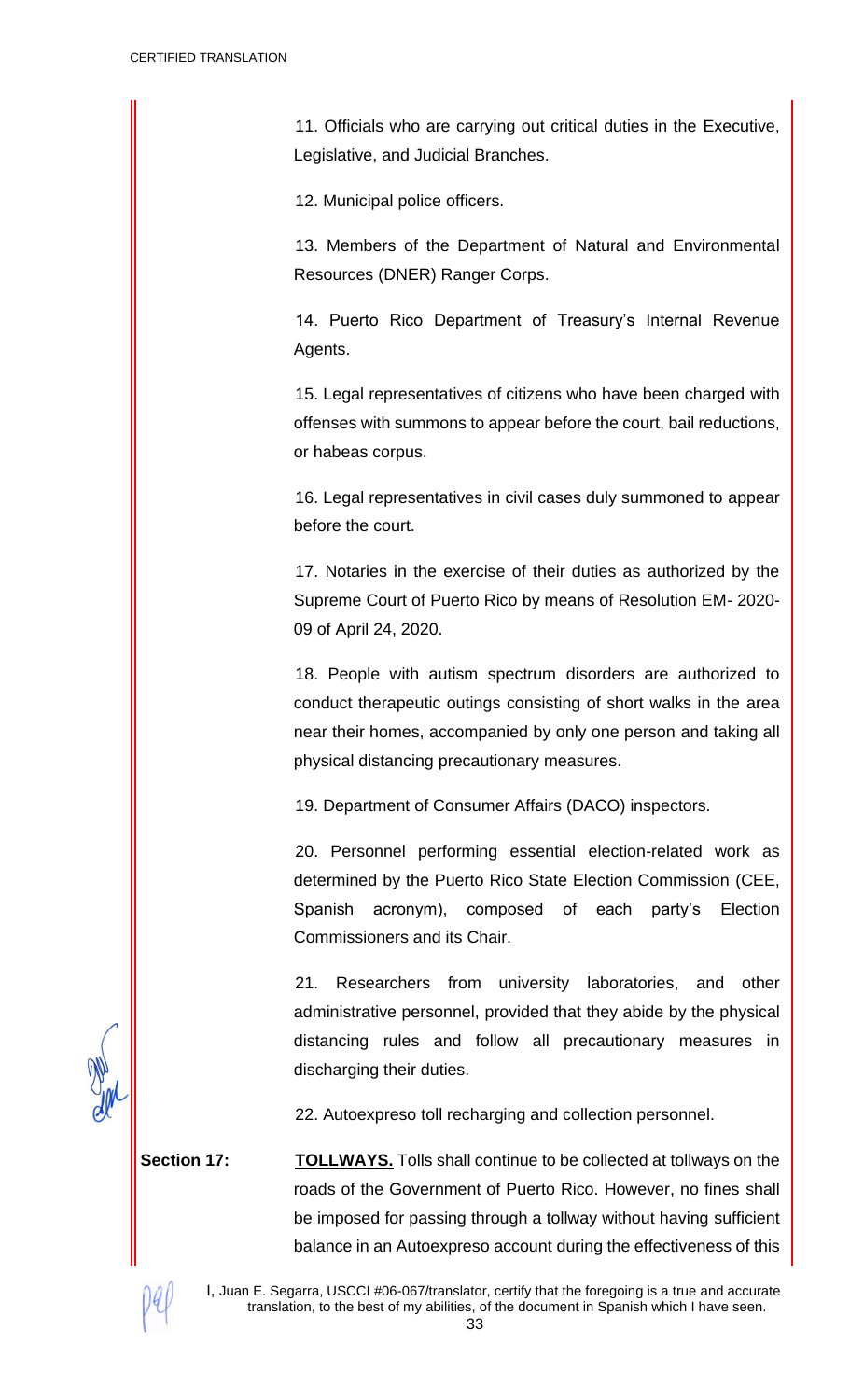Order. All recharging lanes shall continue to operate, provided that they are able to certify the adoption of strict safety and mitigation protocols, and that all necessary measures are taken to safeguard the health of all employees.

**Section 18: THE HOSTING OF RELIGIOUS EVENTS**. It is hereby recommended that they implement all means of protection (e.g. mandatory use of masks, gloves, disinfectant, etc.) and enforce compliance with all necessary measures to maintain physical distancing (six feet distance) and prevent the spread of COVID- 19. Any church, temple, mosque, and/or synagogue that can communicate by radio, television, or digital methods may hold services, masses, cults, or any of its religion's primary events at said places in order to broadcast it live or in a recorded format. The entity shall be responsible for implementing all required cleaning and disinfection measures to prevent infection.

> Churches, temples, mosques, and/or synagogues may hold inperson services during the hours authorized by the lockdown, provided that they comply with the provisions of the Guidelines for the Reopening of Religious Services, which are available at La Fortaleza's Third Sector and Faith-Based Office, provided that they do not exceed fifty percent (50%) of the maximum occupancy established in the building code currently in effect in Puerto Rico (PR Building Code 2018).

> Parrish or administrative offices may operate during the hours authorized by the lockdown.

## **Section 19: THE CLOSING OF PRIVATE BUSINESSES AND ENTITIES.**

This total closure order shall apply 24 hours a day to clubs, movie theaters, concert halls, gaming halls, theaters, casinos, gymnasiums, bars, and any other similar establishment or event that is not authorized under this Executive Order and which promotes large gatherings in the same place. Family and friends visits to correctional institutions, centers for elderly care, or nursing home, in accordance with the regulations imposed by the Department of the Family, the Sports and Recreation Department, and the Department of Health are further prohibited.

Section 20: **CONSTRUCTION SECTOR.** The construction sector shall continue to operate, subject to the implementation of strict safety

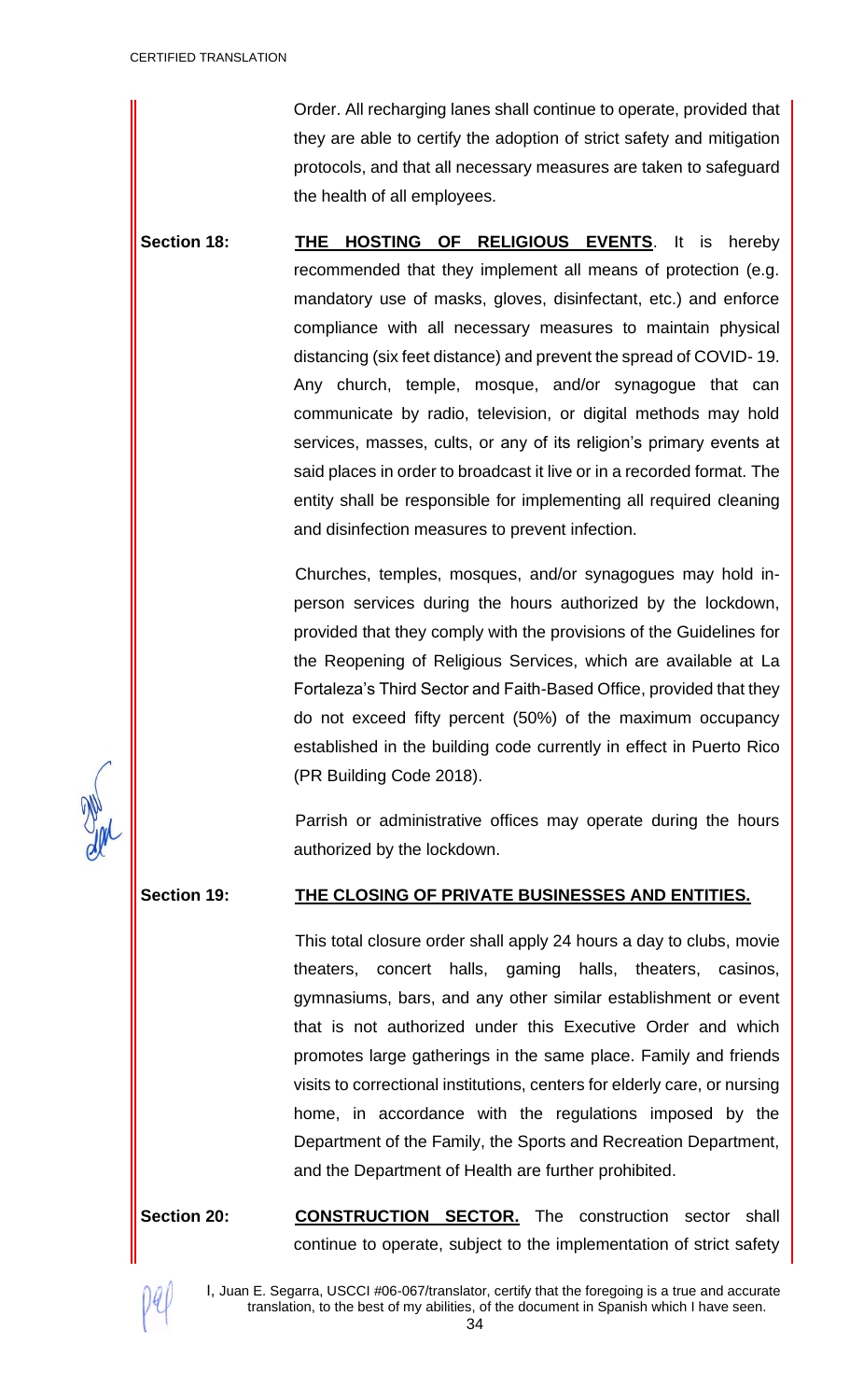measures to mitigate the risk of infection and safeguard the health and safety of all of our workers from COVID-19, and based on the Guidelines from the CDC, the U.S. Department of Labor, and the Occupational Safety and Health Administration (OSHA). Prior to the commencement of work, they shall be required to provide workers with training, guidance, and constant supervision regarding the newly implemented occupational safety measures. This includes construction work performed at marinas in preparation for the hurricane season; repair and reconstruction projects due to natural disasters or emergencies; and private, residential, and governmental construction work.

The supply of building materials for the construction industry, including the distribution of cement and related products, is also authorized.

**Section 21: MANUFACTURING.** The manufacturing sector shall continue to operate, subject to the implementation of safety measures to mitigate the risk of infection and to protect the health and safety of workers from COVID-19, based on the guidelines issued by Centers for Disease Control and Prevention (CDC), the Occupational Safety and Health Administration (OSHA) and the U.S. Department of Labor. Prior to the commencement of work, they shall be required to provide workers with training, guidance, and constant supervision regarding the new safety measures implemented at work. The supply of materials, inventory, and support services for this sector is hereby authorized.

**Section 22: MARITIME TRAFFIC OF RECREATIONAL VESSELS.** The Department of Natural and Environmental Resources (DNER) is hereby ordered to:

> a) Issue and publish orders, and circular letters, among others, for the **closure of all marinas** in order to discourage the maritime traffic of recreational vessels, including jet-skis, in our territorial waters and establish exceptions to the above based on emergency, commercial fishing, residents in vessels, and federal regulations criteria.

> b) In coordination with the Puerto Rico Police Bureau and any Municipal Police Department, establish a costal surveillance plan to ensure that all vessels comply with this Executive Order and/or all DNER orders, guidelines, and circular letters, among others.

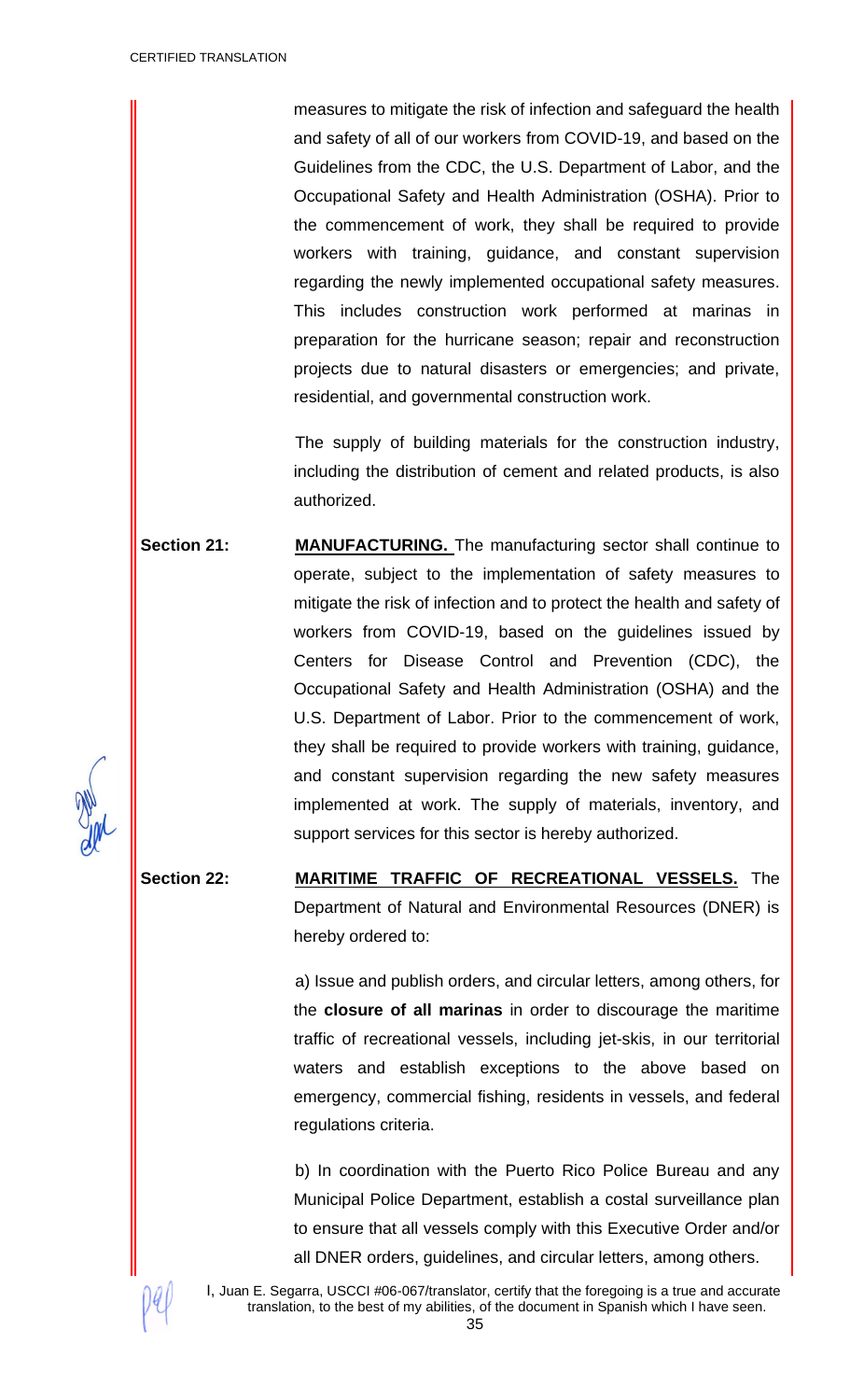The DNER Ranger Corps, the Puerto Rico Police Bureau, and any Municipal Police force in Puerto Rico are authorized to intervene with any person who disembarks from any type of vessel and enters and/or attempts to enter our shores in violation of the Executive Order established herein and/or in violation of the DNER's orders, guidelines, and circular letters, among others.

Mayors of coastal municipalities who can receive boats or any other means of maritime transportation shall be authorized to prevent the entry of any person to Puerto Rico through these methods. They may coordinate their efforts with their Municipal Police, the DNERs, and the Puerto Rico Police Department.

The maritime transportation services rendered by the Maritime Transport Authority (MTA) shall be solely for residents of the island Municipalities or persons who are carrying out work-related tasks.

# **Section 23: WORKPLACE INFECTION CONTROL RISK MANAGEMENT PLANS.**

It is hereby ordered that employers from all exempt sectors prepare an infection control risk management plan prior to the commencement of work, based on the OSHA 3990 Occupational Health and Safety Guidance published in March 2020 and adopted by the Puerto Rico Occupational Safety and Health Administration (PROSHA) of the Department of Labor and Human Resources (PRDLHR) and the Centers for Disease Control and Prevention (CDC). All employers shall be required to submit their employer compliance self-certification to the Department of Labor and Human Resources (PRDLHR). To this end, the PRDLHR Secretary is hereby ordered to enforce strict compliance with the procedure to be followed to submit the self-certification required under this Order and to review said procedure, as necessary, in order for it to be adapted to the authorized sectors and to be published as widely as possible, in coordination with the Department of Economic Development and Commerce (DEDC). This self-certification shall be a prerequisite to be able to start operations. Once a self-certification has been submitted, it shall be understood that the facilities meet the parameters established above and the employer shall be able to commence operations.

## **It is important that all employers who are currently operating**

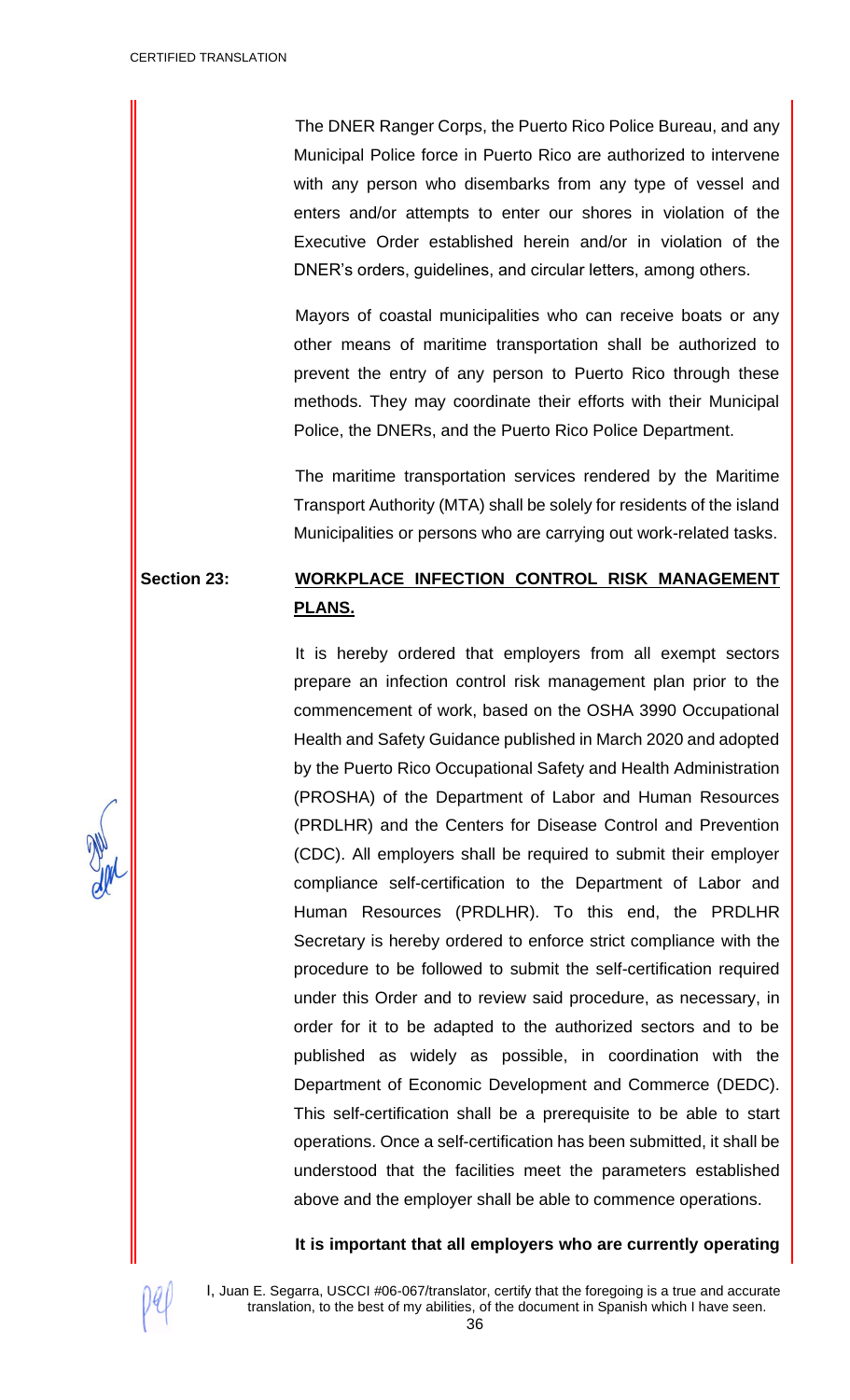**due to them being exempted from the lockdown under previous executive orders meet the self-certification requirement and submit this form to the PRDLHR as soon and as diligently as possible**. While the foregoing shall not halt these employers' operations, they must fulfill this requirement.

It is important that employers limit the number of employees in common areas during working hours, such as cafeterias, dining rooms, and terraces or outdoor spaces, where employees shall be required to comply with physical distancing rules and follow all precautionary measures.

Employers who are operating under the parameters of this Order may not terminate, discipline, or otherwise discriminate against an employee for exercising their rights under recently adopted acts such as the Families First Coronavirus Response Act and Act No. 37-2020, as well as for taking any available leave, or for filing a claim, testifying, or trying to testify in a case in connection with the above. Similarly, employers must seek to protect employees who are vulnerable to being infected with COVID-19, by taking into account these circumstances in reintegrating their staff.

**Section 24: MODIFICATIONS**. All measures taken shall continue to be analyzed during the term of this Order, in order to study their results and to adopt any modifications that may be required on a timely basis. If at any time a substantial increase in the risk of infection is identified due to the reopening of any of the sectors, or if healthcare facilities are reaching their capacity limit, the implementation of the reopening plan shall have to be halted or delayed, and the Executive Order shall be amended to that end. On the other hand, if the above does not occur, the reopening of other sectors may be continued. The increase or reduction in the risk of infection shall depend largely on the cooperation of all citizens. Therefore, failure to observe strict compliance with these precautionary measures shall result in the imposition of all necessary restrictions.

**Section 25: NONCOMPLIANCE.** Failure to comply with the provisions of this Executive Order by any person and/or business shall result in the imposition of the criminal penalties and fines defined under the provisions of any applicable law and of Act No. 20-2017, as amended, which sets a penalty of imprisonment not to exceed six (6) months, or a fine of not more than five thousand dollars



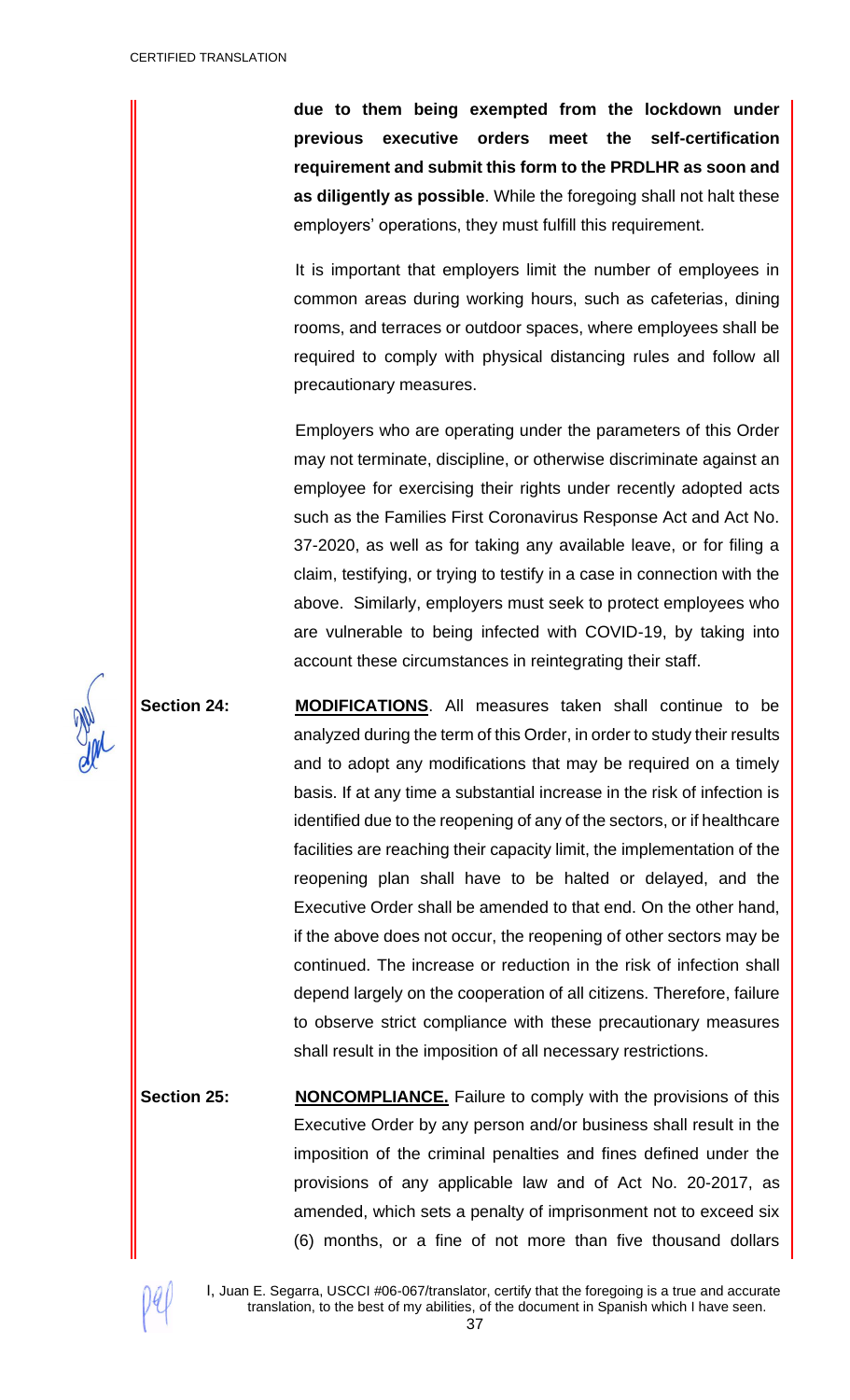(\$5,000), or both penalties, at the discretion of the court and/or any applicable law. Furthermore, in accordance with the provisions of Sec. 33 of the Health Department Act, "Any natural or juridical person who violates the provisions of this Act or the regulations issued by the Department of Health thereunder shall be guilty of a misdemeanor, and upon conviction, may be punished by imprisonment that shall not exceed six (6) months, or by a fine not to exceed five thousand dollars (\$5,000), or both penalties at the discretion of the court." Lastly, failure to comply with the Price Freeze Orders issued by the DACO shall entail the sanctions and fines imposed by said agency, as well as the ones mentioned in this Section.

The Puerto Rico Police is hereby ordered to take all necessary measures to enforce compliance with the provisions of this Executive Order, in coordination with the Municipal Police of the Island's 78 municipalities, the Department of Natural Resources' Ranger Corps, and the Puerto Rico Department of Public Safety.

**Section 26: OVERSIGHT INTERAGENCY GROUP:** For purposes of overseeing compliance with this executive order, all concerned entities, including, but not limited to the Department of Public Safety, and all of its components, including the Puerto Rico Police, the Special Investigations Bureau, and the Puerto Rico Firefighters Corps, as well as DACO, the Department of the Treasury, the Department of Health, the Department of the Family, the DNER, the Office of Permit Management, and the Office of the Commissioner of Financial Institutions shall establish surveillance plans, in conjunction with PROSHA, in order to issue fines and impose the appropriate penalties under their jurisdiction and competence, pursuant to the applicable laws. This includes, but is not limited to, the closing of business for noncompliance with this executive order.

> Likewise, these government organizations may enter into collaboration agreements with municipal governments, which may take similar actions in accordance with the provisions of Act No. 81-1991, as amended, the "Autonomous Municipalities Act of the Commonwealth of Puerto Rico."

Section 27: **DEFINITION OF "AGENCY".** For the purposes of this Executive

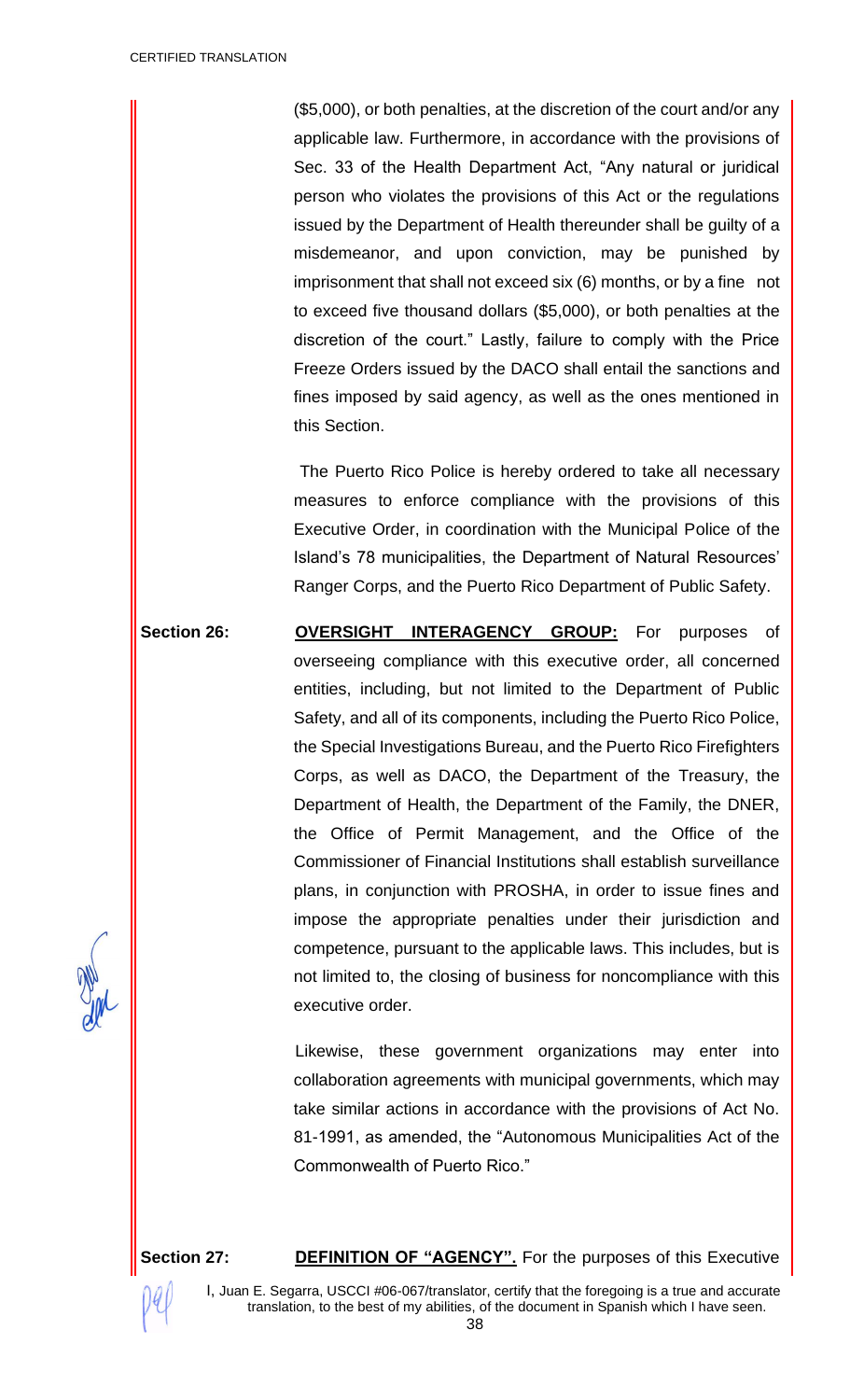Order, the term "Agency" refers to any agency, instrumentality, office, or department of the Executive Branch of the Government of Puerto Rico, including public corporations, regardless of its name.

- **Section 28: REPEAL**. This Executive Order supersedes any other executive order that may be inconsistent, in whole or in part, with the provisions herein, to the extent of such inconsistency.
- **Section 29: EFFECTIVENESS.** This Executive Order shall take effect on July 17, 2020, and shall remain in effect until July 31, 2020, and/or until further notice.
- **Section 30: SEVERABILITY.** The provisions of this Executive Order are independent and severable from one another, and if any part, section, provision, or sentence of this Executive Order is held to be unconstitutional, void, or invalid by a court of competent jurisdiction, such holding shall not affect the validity of the remaining provisions herein, which shall remain in full force and effect.
- **Section 31: NO CREATION OF RIGHTS**. This Executive Order is not intended to create any rights, substantive or procedural, enforceable at law or equity, by any person or entity, in any matter, civil, criminal, or administrative, against the Government of Puerto Rico, its agencies, officials, employees, or any other person.
- **Section 32: PUBLICATION.** This Executive Order shall be filed immediately with the Department of State and the widest possible publication thereof is hereby directed.



**IN WITNESS WHEREOF**, this Executive Order is given under my hand and the great seal of the Government of Puerto Rico, at La Fortaleza, in San Juan, Puerto Rico, on this *16<sup>h</sup>* day of July of 2020.

ZQUEZ-GARCED **GOVERNOR**